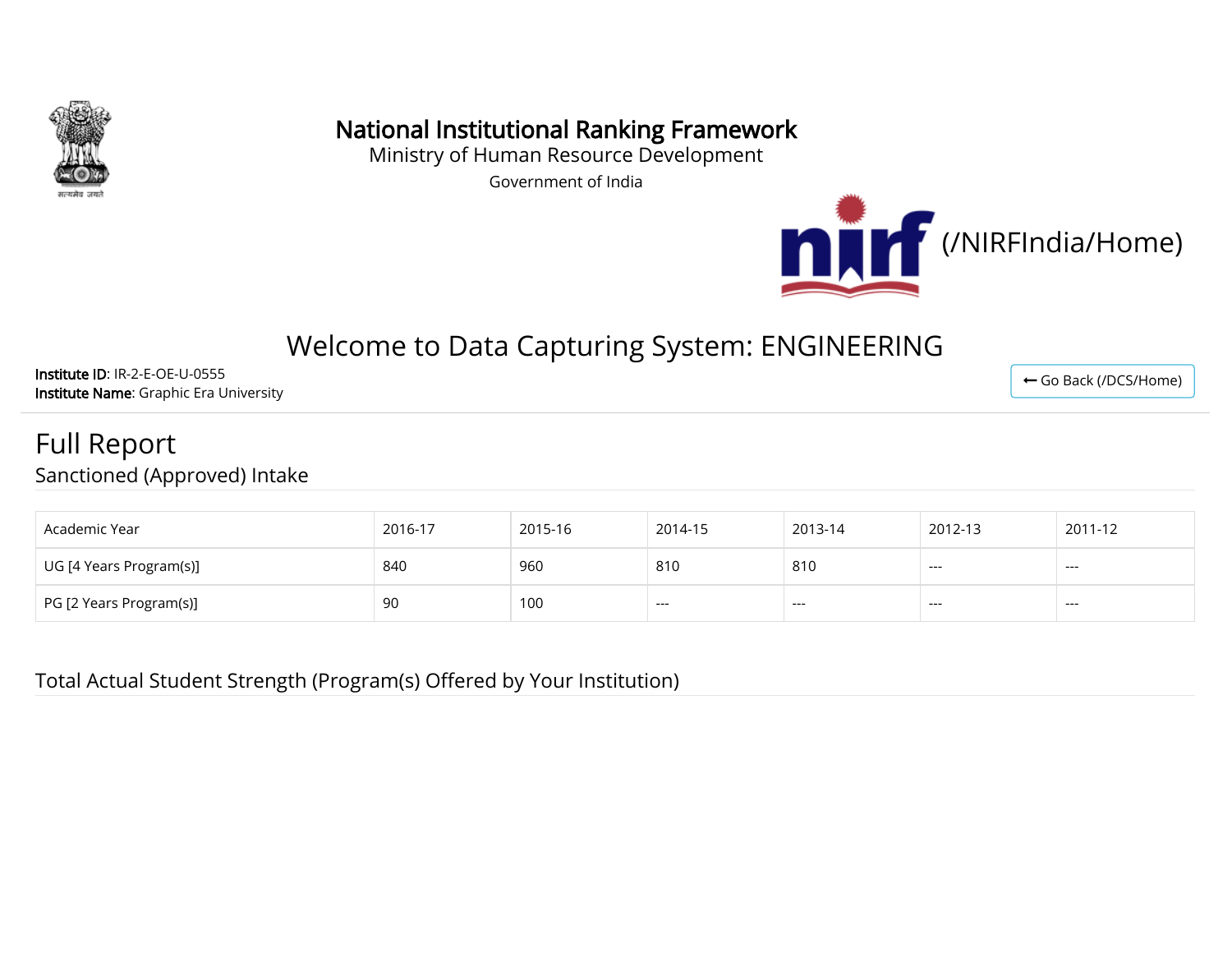| (All<br>programs<br>of all years) | No. of<br>Male<br>Students | No. of<br>Female<br>Students | Total<br><b>Students</b> | Within<br>State<br>(Including<br>male &<br>female) | Outside<br>State<br>(Including<br>male &<br>female) | Outside<br>Country<br>(Including<br>male &<br>female) | Economically<br>Backward<br>(Including)<br>male &<br>female) | Socially<br>Challenged<br>(SC+ST+OBC<br>Including<br>male &<br>female) | No. of<br>students<br>receiving<br>Freeships /<br>Scholarships<br>from the<br>State and<br>Central<br>Government | No. of<br>students<br>receiving<br>Freeships /<br>Scholarships<br>from<br>Institution<br>Funds | No. of<br>students<br>receiving<br>Freeships /<br>Scholarships<br>from the<br>Private<br><b>Bodies</b> | No. of<br>students<br>who are not<br>receiving<br>any<br>Freeships /<br>Scholarships |
|-----------------------------------|----------------------------|------------------------------|--------------------------|----------------------------------------------------|-----------------------------------------------------|-------------------------------------------------------|--------------------------------------------------------------|------------------------------------------------------------------------|------------------------------------------------------------------------------------------------------------------|------------------------------------------------------------------------------------------------|--------------------------------------------------------------------------------------------------------|--------------------------------------------------------------------------------------|
| UG [4 Years<br>Program(s)]        | 2502                       | 713                          | 3215                     | 1459                                               | 1750                                                | 6                                                     | 1561                                                         | 434                                                                    | 189                                                                                                              | 1836                                                                                           | $\overline{2}$                                                                                         | $\mathbf 0$                                                                          |
| PG [2 Years<br>Program(s)]        | 67                         | 48                           | 115                      | 38                                                 | 77                                                  | 0                                                     | 3                                                            | 12                                                                     | 11                                                                                                               | 3                                                                                              |                                                                                                        | $\mathbf 0$                                                                          |

#### Placement & Higher Studies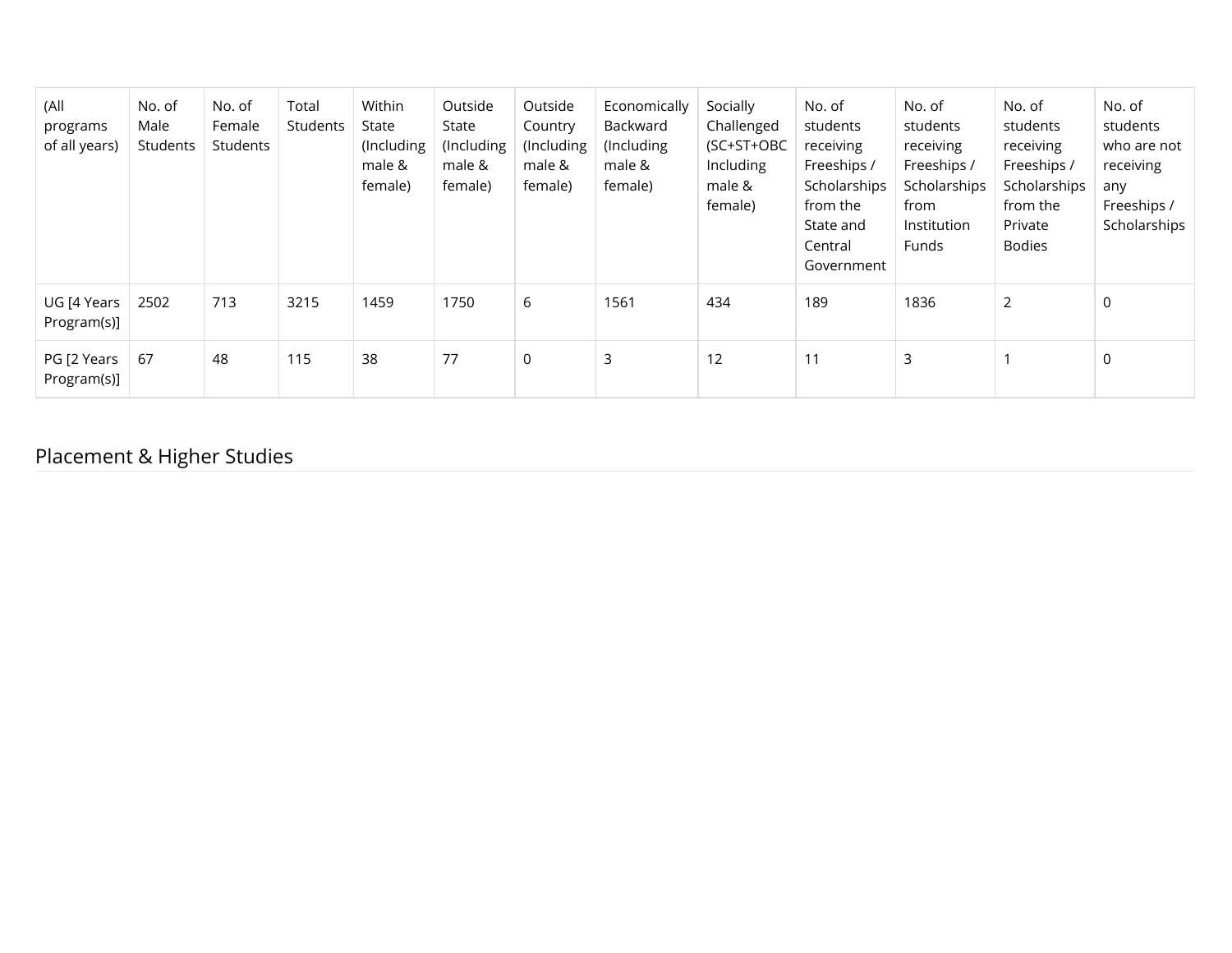| Academic<br>Year | No. of first year<br>students intake in<br>the year | No. of first year<br>students admitted<br>in the year                                                                             | Academic<br>Year | No. of students<br>Lateral entry | admitted through | Academic<br>Year<br>time                                 |     | No. of students<br>graduating in<br>minimum stipulated | No. of<br>students<br>placed                  | Median salary of<br>placed graduates<br>(Amount in Rs.) |                | No. of students<br>selected for<br><b>Higher Studies</b> |
|------------------|-----------------------------------------------------|-----------------------------------------------------------------------------------------------------------------------------------|------------------|----------------------------------|------------------|----------------------------------------------------------|-----|--------------------------------------------------------|-----------------------------------------------|---------------------------------------------------------|----------------|----------------------------------------------------------|
| $(2011-12)$      | 1230                                                | 1178                                                                                                                              | $(2012-13)$      | 9                                |                  | $(2014-15)$                                              | 881 |                                                        | 638                                           | 220000 (Two Lakh<br><b>Twenty Thousand</b><br>Only)     |                | 61                                                       |
| $(2012-13)$      | 1035                                                | 1022                                                                                                                              | $(2013-14)$      | 8                                |                  | $(2015-16)$                                              | 675 |                                                        | 554                                           | 280000 (Two Lakh<br>Eighty Thousand<br>Only)            |                | 49                                                       |
| $(2013-14)$      | 810                                                 | 770                                                                                                                               | $(2014-15)$      | 6                                |                  | $(2016-17)$                                              | 616 |                                                        | 460                                           | 300000 (Three<br>Lakh Only)                             |                | 54                                                       |
| Academic<br>Year | No. of first year<br>students intake in the<br>year | PG [2 Years Program(s)]: Placement & higher studies for previous 3 years<br>No. of first year<br>students admitted in<br>the year |                  | Academic<br>Year                 |                  | No. of students graduating<br>in minimum stipulated time |     | No. of<br>students<br>placed                           | Median salary of placed                       | graduates (Amount in Rs.)                               | <b>Studies</b> | No. of students<br>selected for Higher                   |
| $(2013-14)$      | 100                                                 | 92                                                                                                                                |                  | $(2014-15)$                      | 81               |                                                          |     | 62                                                     | 240000 (Two Lakh Forty<br>Thousand Only)      |                                                         | 11             |                                                          |
| $(2014-15)$      | 100                                                 | 92                                                                                                                                |                  | $(2015-16)$                      | 80               |                                                          |     | 58                                                     | 245000 (Two Lakh Forty<br>Five Thousand Only) |                                                         | 10             |                                                          |
| $(2015-16)$      | 100                                                 | 54                                                                                                                                |                  | $(2016-17)$                      | 49               |                                                          |     | 36                                                     | 256000 (Two Lakh Fifty<br>Six Thousand Only)  |                                                         | 12             |                                                          |

#### Ph.D Student Details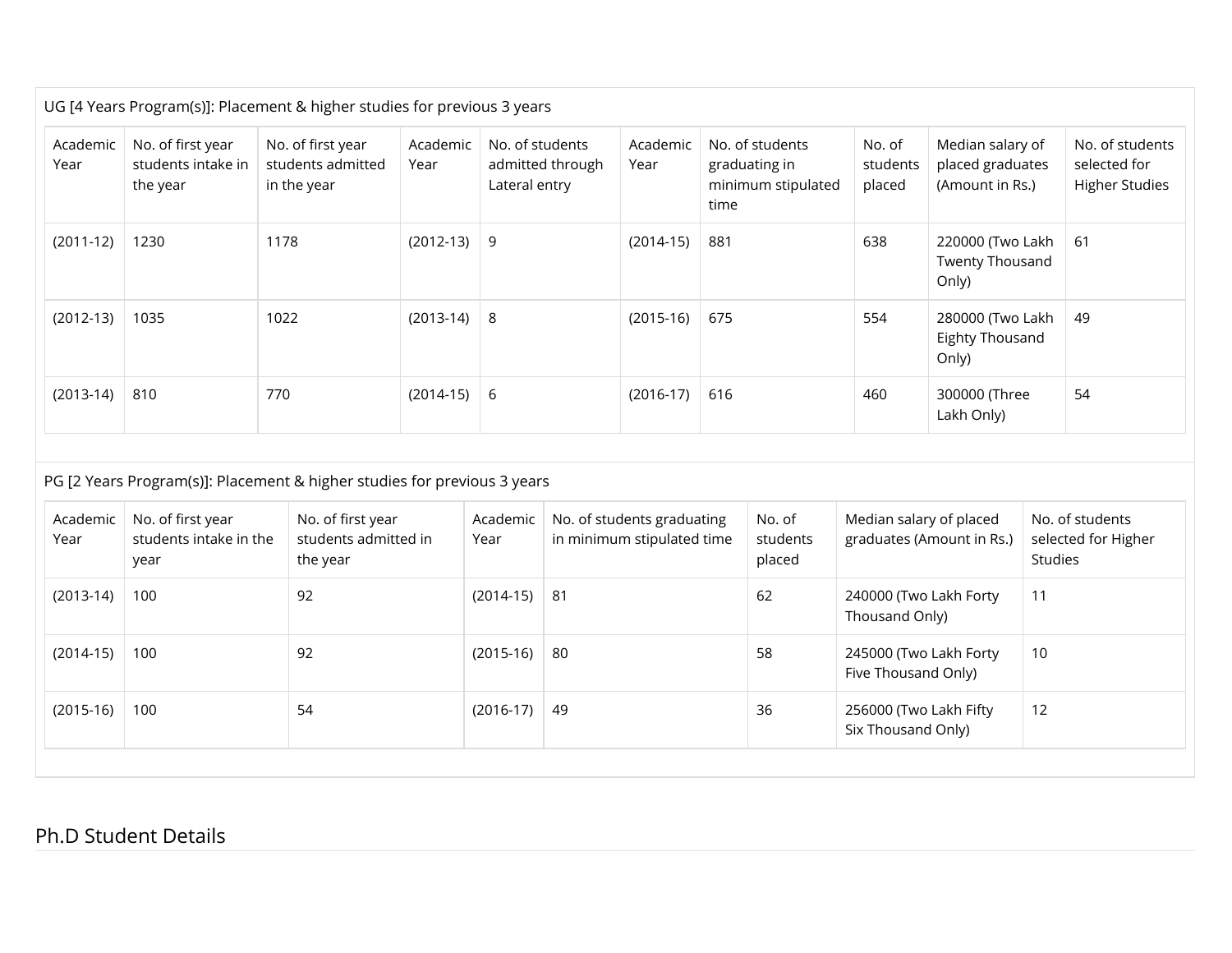| Ph.D (Student pursuing doctoral program till 2016-17; Students admitted in the academic year 2017-18 should no be entered here). |                       |  |         |         |  |  |  |  |
|----------------------------------------------------------------------------------------------------------------------------------|-----------------------|--|---------|---------|--|--|--|--|
|                                                                                                                                  | <b>Total Students</b> |  |         |         |  |  |  |  |
| Full Time                                                                                                                        | 18                    |  |         |         |  |  |  |  |
| Part Time                                                                                                                        | 15                    |  |         |         |  |  |  |  |
|                                                                                                                                  |                       |  |         |         |  |  |  |  |
| No. of Ph.D students graduated (including Integrated Ph.D)                                                                       |                       |  |         |         |  |  |  |  |
|                                                                                                                                  | 2016-17               |  | 2015-16 | 2014-15 |  |  |  |  |
| Full Time                                                                                                                        | $\overline{2}$        |  | 3       | 3       |  |  |  |  |
| Part Time                                                                                                                        | 3                     |  | 3       | 2       |  |  |  |  |
|                                                                                                                                  |                       |  |         |         |  |  |  |  |

#### Financial Resources: Utilised Amount for the Capital & Operational expenditure for previous 3 years

| Financial Year                                                                                       | 2016-17                                                                      | 2015-16                                                       | 2014-15                                                              |  |  |  |  |  |  |  |
|------------------------------------------------------------------------------------------------------|------------------------------------------------------------------------------|---------------------------------------------------------------|----------------------------------------------------------------------|--|--|--|--|--|--|--|
|                                                                                                      | Utilised Amount                                                              | Utilised Amount                                               | Utilised Amount                                                      |  |  |  |  |  |  |  |
| Annual Capital Expenditure on Academic Activities and Resources (excluding expenditure on buildings) |                                                                              |                                                               |                                                                      |  |  |  |  |  |  |  |
| Library                                                                                              | 16778000 (One Crore Sixty<br>Seven Lakh Seventy Eight<br>Thousand Only)      | 15114000 (One Crore Fifty One<br>Lakh Fourteen Thousand Only) | 12852000 (One Crore Twenty<br>Eight Lakh Fifty Two Thousand<br>Only) |  |  |  |  |  |  |  |
| New Equipment for Laboratories                                                                       | 391794000 (Thirty Nine Crore<br>Seventeen Lakh Ninety Four<br>Thousand only) | 23085000 (Two Crore Thirty Lakh<br>Eighty Five Thousand Only) | 21855000 (Two Crore Eighteen<br>Lakh Fifty Five Thousand Only)       |  |  |  |  |  |  |  |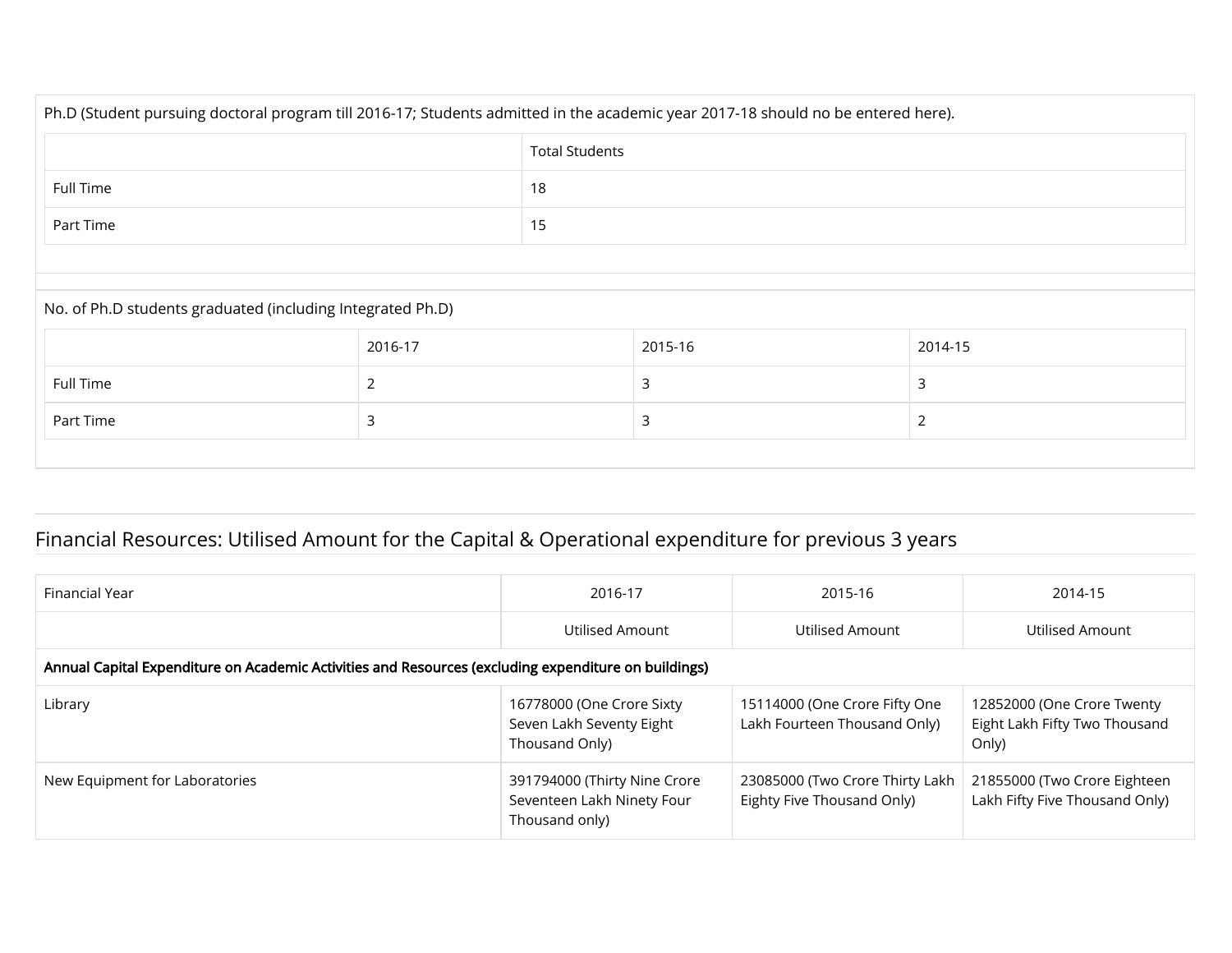| Financial Year                                                  | 2016-17                          | 2015-16                         | 2014-15                         |
|-----------------------------------------------------------------|----------------------------------|---------------------------------|---------------------------------|
|                                                                 | <b>Utilised Amount</b>           | Utilised Amount                 | Utilised Amount                 |
| <b>Engineering Workshops</b>                                    | 5245000 (Fifty Two Lakh Forty    | 4821000 (Forty Eight Lakh       | 4316000 (Forty Three Lakh       |
|                                                                 | Five Thousand Only)              | Twenty One Thousand Only)       | Sixteen Thousand Only)          |
| Studios                                                         | 3987000 (Thirty Nine Lakh Eighty | 3893000 (Thirty Eight Lakh      | 3668000 (Thirty Six Lakh Sixty  |
|                                                                 | Seven Thousand Only)             | Ninety Three Thousand Only)     | Eight Thousand Only)            |
| Other expenditure on creation of Capital Assets (excluding      | 10146000 (One Crore One Lakh     | 8273000 (Eighty Two Lakh        | 7258000 (Seventy Two Lakh Fifty |
| expenditure on Land and Building)                               | Forty Six Thousand Only)         | Seventy Three Thousand Only)    | Eight Thousand Only)            |
| <b>Annual Operational Expenditure</b>                           |                                  |                                 |                                 |
| Salaries (Teaching and Non Teaching staff)                      | 131119000 (Thirteen Crore        | 126217000 (Twelve Crore Sixty   | 116624000 (Eleven Crore Sixty   |
|                                                                 | Eleven Lakh Nineteen Thousand    | Two Lakh Seventeen Thousand     | Six Lakh Twenty Four Thousand   |
|                                                                 | Only)                            | Only)                           | Only)                           |
| Maintenance of Academic Infrastructure or consumables, other    | 291859000 (Twenty Nine Crore     | 263175000 (Twenty Six Crore     | 232429000 (Twenty Three Crore   |
| running expenditures etc. (excluding maintenance of hostels and | Eighteen Lakh Fifty Nine         | Thirty One Lakh Seventy Five    | Twenty Four Lakh Twenty Nine    |
| allied services)                                                | Thousand)                        | Thousand Only)                  | Thousand Only)                  |
| Seminars/Conferences/Workshops                                  | 2025000 (Twenty Lakh Twenty      | 1651000 (Sixteen Lakh Fifty One | 975000 (Nine Lakh Seventy Five  |
|                                                                 | Five Thousand Only)              | Thousand Only)                  | Thousand Only)                  |

### Earning From Patents(IPR)

| Financial Year                          | 2016-17 | 2015-16 | 2014-15 |
|-----------------------------------------|---------|---------|---------|
| Earning From Patents (Amount in Rupees) |         |         | U       |
| Enter Amount in Words                   | Zero    | Zero    | Zero    |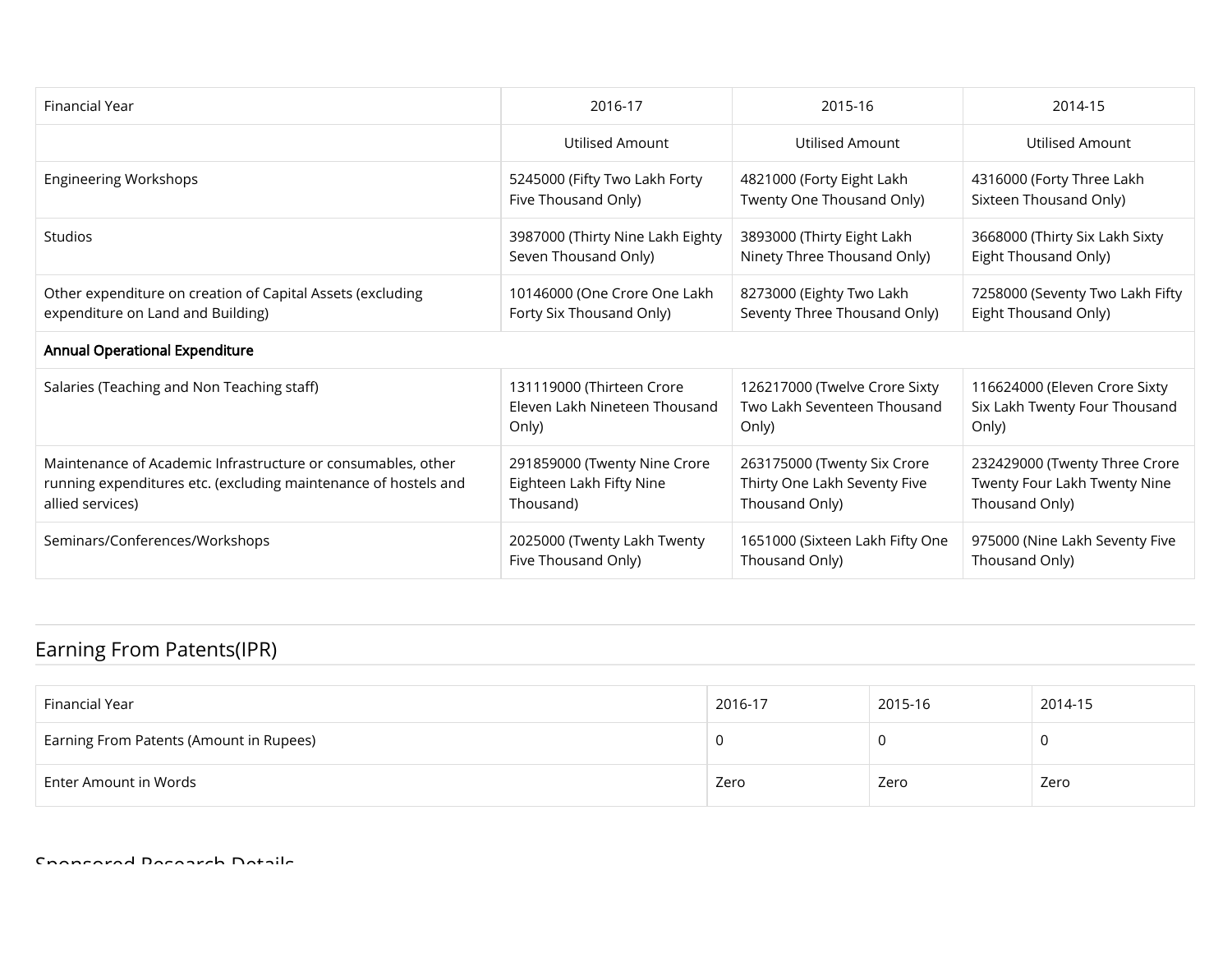#### Sponsored Research Details

| Financial Year                              | 2016-17                                                                     | 2015-16                                                  | 2014-15                                         |
|---------------------------------------------|-----------------------------------------------------------------------------|----------------------------------------------------------|-------------------------------------------------|
| Total no. of Sponsored Projects             | 4                                                                           | 4                                                        |                                                 |
| Total no. of Funding Agencies               | 3                                                                           | З                                                        |                                                 |
| Total Amount Received (Amount<br>in Rupees) | 27358810                                                                    | 5148520                                                  | 9200967                                         |
| Amount Received in Words                    | Two Crore Seventy Three Lakh Fifty Eight Thousand Eight<br>Hundred Ten Only | Fifty One Lakh Forty Eoght Thousand Five<br>Hundred Only | Ninty Two Lakh Nine Hundred Sixty<br>Seven Only |

#### Consultancy Project Details

| Financial Year                                     | 2016-17                                                                  | 2015-16                                                                    | 2014-15                                                   |
|----------------------------------------------------|--------------------------------------------------------------------------|----------------------------------------------------------------------------|-----------------------------------------------------------|
| Total no. of Consultancy<br>Projects               | 11                                                                       | 14                                                                         | 6                                                         |
| Total no. of Client<br>Organizations               |                                                                          | 12                                                                         | ל                                                         |
| <b>Total Amount Received</b><br>(Amount in Rupees) | 16709591                                                                 | 14028243                                                                   | 2205840                                                   |
| Amount Received in Words                           | One crore sixty seven lakh nine thousand five<br>hundred ninety one only | One Crore Forty Lakh Twenty Eight Thousand Two<br>Hundred Forty Three Only | Twenty two lakh five thousand eight<br>hundred forty only |

#### PCS Facilties: Facilities of physically challenged students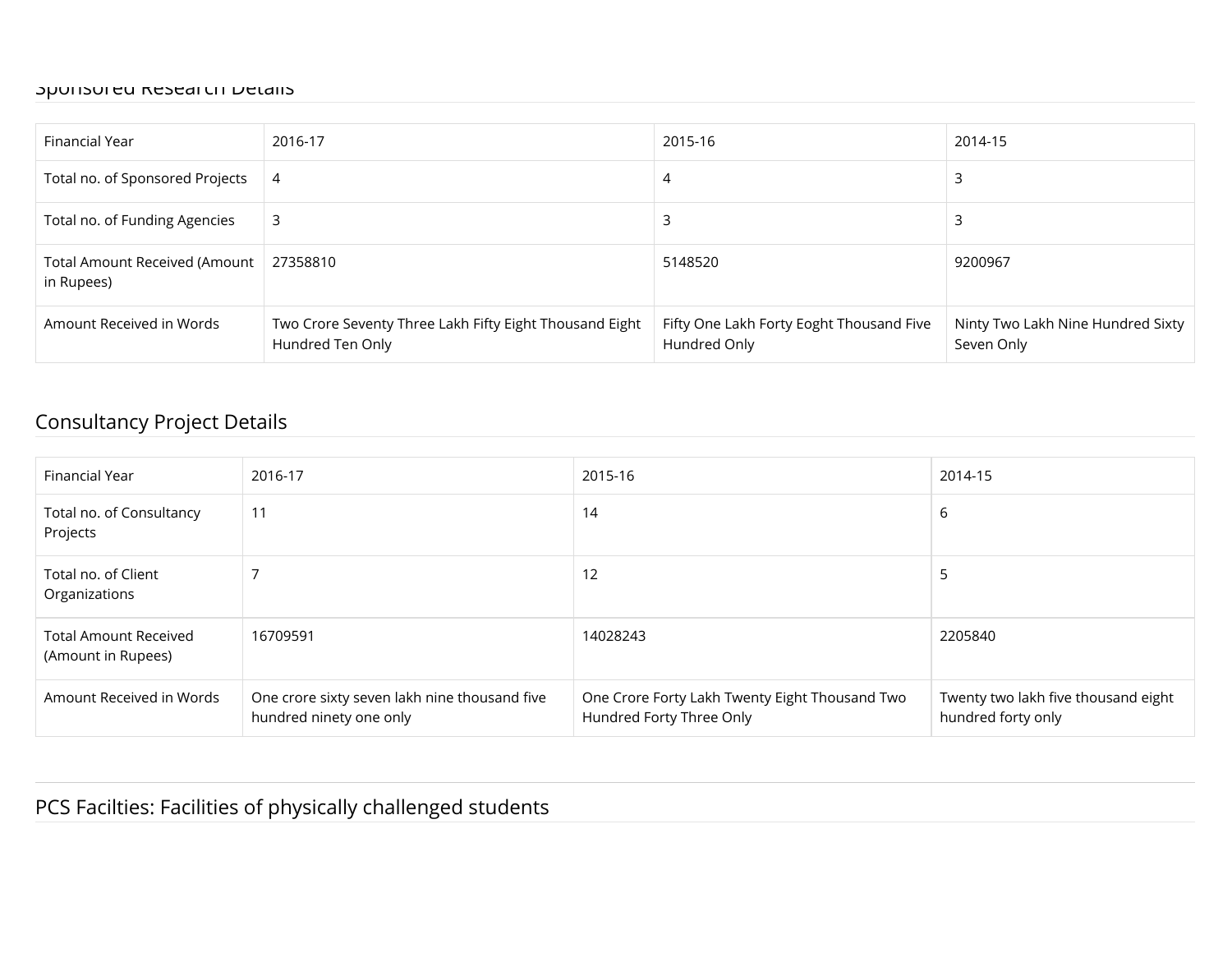| 1. Do your institution buildings have Lifts/Ramps?                                                                                                        | Yes, in all the buildings |
|-----------------------------------------------------------------------------------------------------------------------------------------------------------|---------------------------|
| 2. Do your institution have provision for walking aids, includingwheelchairs and transportation from one building to another for handicapped<br>students? | Yes, in all the buildings |
| 3. Do your institution buildings have specially designed toilets for handicapped students?                                                                | Yes, in all the buildings |

### Faculty Details

| Srno           | Name                | Age | Designation            | Gender | Qualification | Experience (In<br>Months) | Is Associated<br>Last Year | Currently working with<br>institution? | Joining<br>Date     | Leaving<br>Date          | Association<br>type |
|----------------|---------------------|-----|------------------------|--------|---------------|---------------------------|----------------------------|----------------------------------------|---------------------|--------------------------|---------------------|
| $\mathbf{1}$   | Amir Shaikh         | 60  | Associate<br>Professor | Male   | M.E.          | 398                       | Yes                        | Yes                                    | $16-07-$<br>2009    | $--$                     | Regular             |
| $\overline{2}$ | Arun Kukreti        | 32  | Assistant<br>Professor | Male   | <b>MCA</b>    | 101                       | Yes                        | Yes                                    | $31 - 05 -$<br>2007 | $\hspace{0.05cm} \ldots$ | Regular             |
| 3              | Arun Kumar Awasthi  | 71  | Professor              | Male   | Ph.D          | 420                       | Yes                        | Yes                                    | $05-01-$<br>2013    | $\overline{a}$           | Visiting            |
| $\overline{4}$ | B S Jassal          | 70  | Professor              | Male   | Ph.D          | 580                       | Yes                        | Yes                                    | $11 - 01 -$<br>2008 | $\hspace{0.05cm} \ldots$ | Visiting            |
| 5              | Deepti Negi         | 33  | Assistant<br>Professor | Female | <b>MCA</b>    | 102                       | Yes                        | Yes                                    | 05-04-<br>2010      | $\overline{a}$           | Regular             |
| 6              | Dr Archana Bachheti | 39  | Associate<br>Professor | Female | Ph.D          | 144                       | Yes                        | Yes                                    | $01 - 04 -$<br>2007 | $\hspace{0.05cm} \ldots$ | Regular             |
| $\overline{7}$ | Dr Arindam Ghosal   | 46  | Associate<br>Professor | Male   | Ph.D          | 216                       | Yes                        | Yes                                    | 09-07-<br>2015      | $---$                    | Regular             |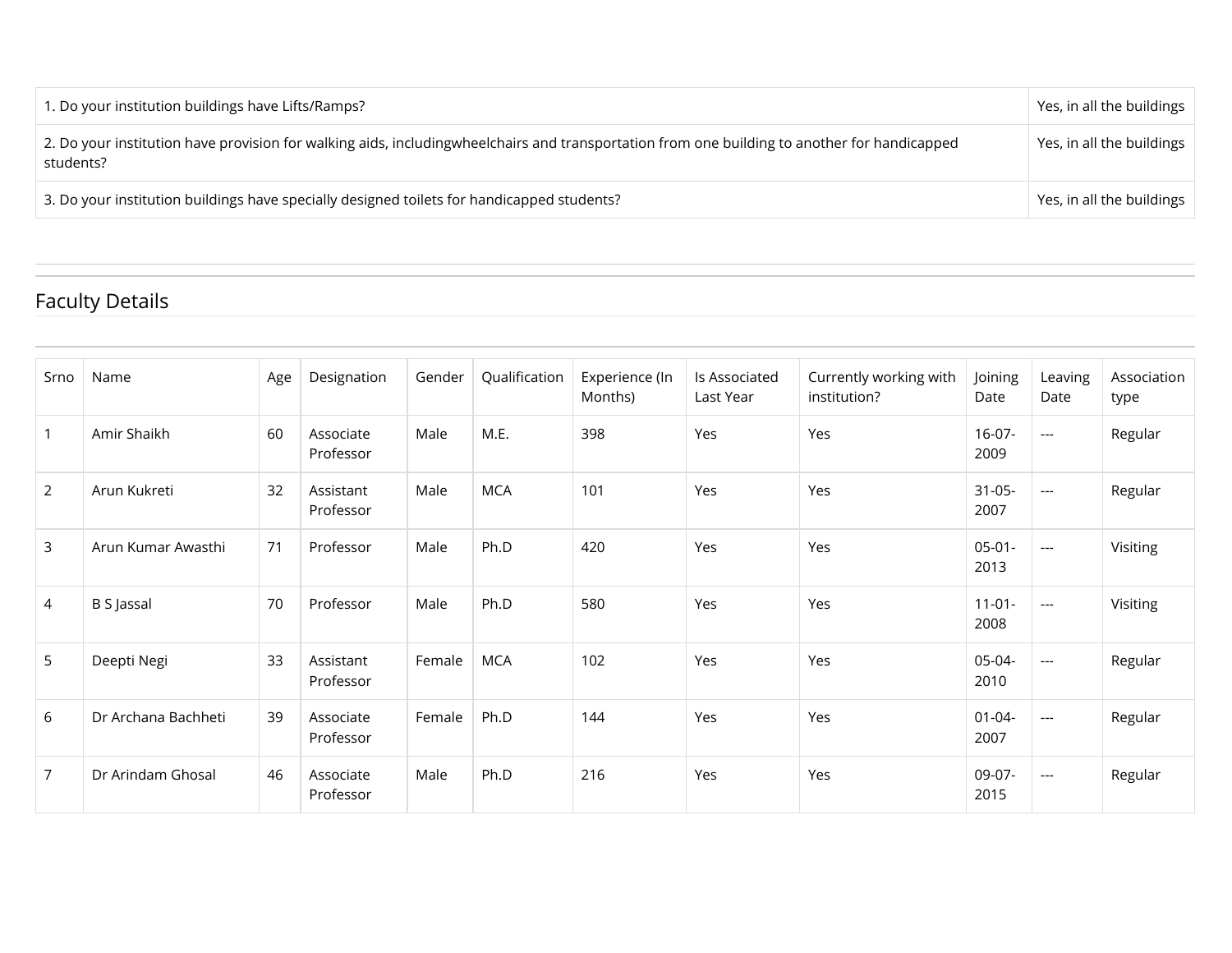| 8  | Dr Chandra Kishore               | 38 | Associate<br>Professor | Male   | Ph.D | 75  | Yes | Yes | 06-07-<br>2015      | $\cdots$                 | Regular  |
|----|----------------------------------|----|------------------------|--------|------|-----|-----|-----|---------------------|--------------------------|----------|
| 9  | Dr Kumud Pant                    | 40 | Assistant<br>Professor | Female | Ph.D | 127 | Yes | Yes | $20-02-$<br>2012    | $\overline{a}$           | Regular  |
| 10 | Dr Lok Man Palni                 | 64 | Professor              | Male   | Ph.D | 408 | Yes | Yes | $21 - 08 -$<br>2014 | $\overline{\phantom{a}}$ | Regular  |
| 11 | Dr Maharshi Subhash              | 34 | Associate<br>Professor | Male   | Ph.D | 38  | Yes | Yes | $03-07-$<br>2015    | $\overline{a}$           | Regular  |
| 12 | Dr Neetu Sharma                  | 41 | Assistant<br>Professor | Female | Ph.D | 108 | Yes | Yes | $01-09-$<br>2008    | $\overline{\phantom{a}}$ | Regular  |
| 13 | Dr Nishant Rai                   | 41 | Associate<br>Professor | Male   | Ph.D | 144 | Yes | Yes | $12-08-$<br>2009    | $\overline{a}$           | Regular  |
| 14 | Dr Patil Pravin<br>Pandharinnath | 41 | Professor              | Male   | Ph.D | 174 | Yes | Yes | $01 - 03 -$<br>2011 | $\cdots$                 | Regular  |
| 15 | Dr Pawan Kumar Emani             | 37 | Professor              | Male   | Ph.D | 181 | Yes | Yes | $05-12-$<br>2011    | $\overline{\phantom{a}}$ | Regular  |
| 16 | Dr Pushpendra Kumar              | 30 | Assistant<br>Professor | Male   | Ph.D | 40  | Yes | Yes | $15-06-$<br>2015    | $\overline{a}$           | Regular  |
| 17 | Dr R C Joshi                     | 71 | Professor              | Male   | Ph.D | 540 | Yes | Yes | $01-07-$<br>2011    | $\overline{\phantom{a}}$ | Visiting |
| 18 | Dr Rajendra Sharma               | 67 | Professor              | Male   | Ph.D | 108 | Yes | Yes | $21-09-$<br>2011    | $\overline{\phantom{a}}$ | Regular  |
| 19 | Dr Rakesh Prakash<br>Tripathy    | 51 | Professor              | Male   | Ph.D | 180 | Yes | Yes | 27-08-<br>2011      | $\overline{\phantom{a}}$ | Regular  |
| 20 | Dr Ritu Chandna                  | 36 | Associate<br>Professor | Female | Ph.D | 108 | Yes | Yes | $01 - 03 -$<br>2008 | $\overline{\phantom{a}}$ | Regular  |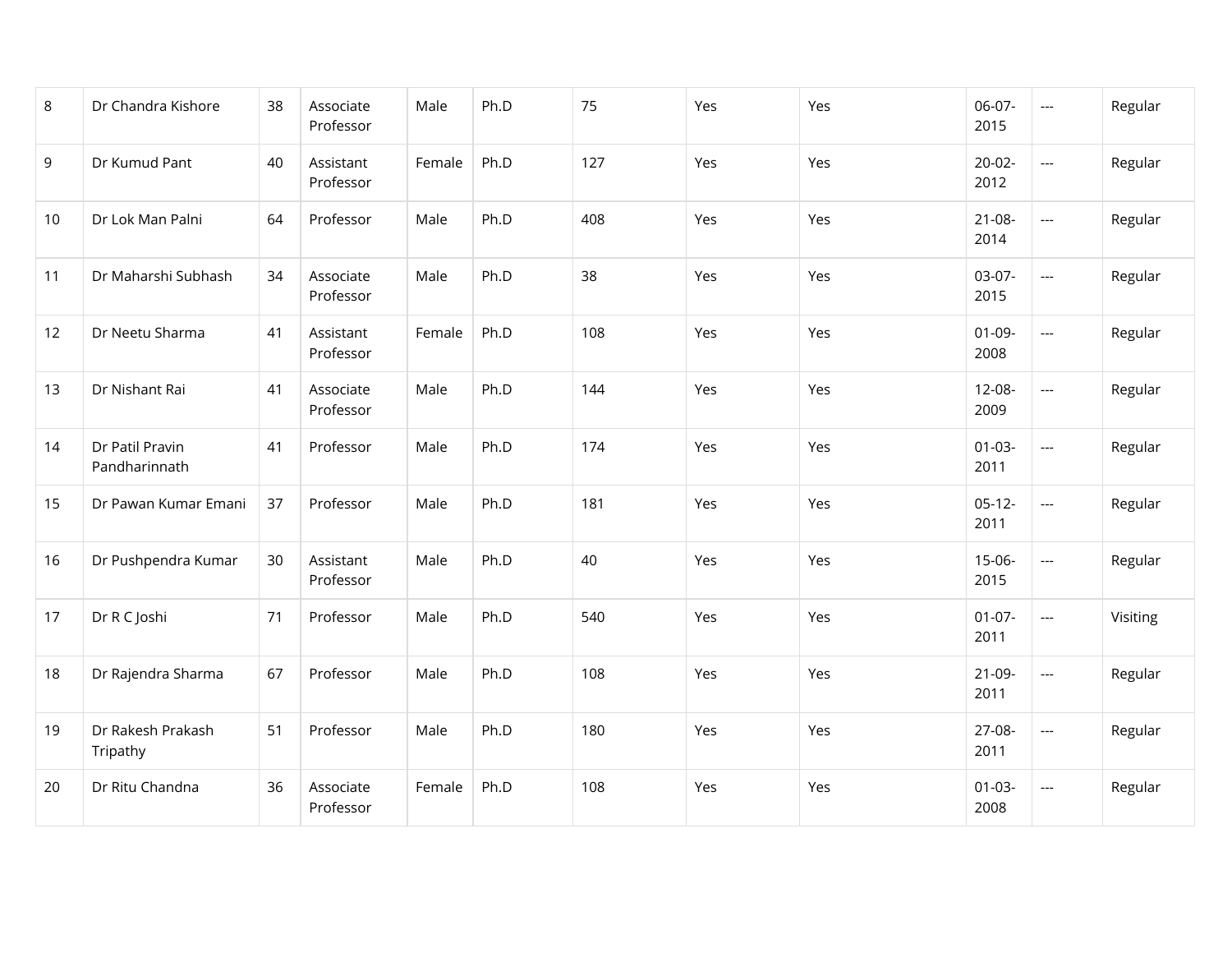| 21 | Dr Sachin Kumar       | 30 | Assistant<br>Professor | Male   | Ph.D       | 50  | Yes | Yes | $07-07-$<br>2015    | $\overline{\phantom{a}}$ | Regular |
|----|-----------------------|----|------------------------|--------|------------|-----|-----|-----|---------------------|--------------------------|---------|
| 22 | Dr Sanjeev Kumar      | 37 | Professor              | Male   | Ph.D       | 109 | Yes | Yes | $01 - 07 -$<br>2010 | $\overline{\phantom{a}}$ | Regular |
| 23 | Dr Seema Saini        | 42 | Associate<br>Professor | Female | Ph.D       | 84  | Yes | Yes | 16-08-<br>2010      | $\hspace{0.05cm}\ldots$  | Regular |
| 24 | Dr Vijay Kumar        | 40 | Associate<br>Professor | Male   | Ph.D       | 102 | Yes | Yes | $01 - 05 -$<br>2009 | $\overline{a}$           | Regular |
| 25 | Geetika Sharma        | 34 | Assistant<br>Professor | Female | M.Tech     | 122 | Yes | Yes | $26-07-$<br>2010    | $\overline{a}$           | Regular |
| 26 | Gurmeet Singh Kalra   | 42 | Associate<br>Professor | Male   | M.Tech     | 171 | Yes | Yes | 03-03-<br>2003      | $\overline{\phantom{a}}$ | Regular |
| 27 | Mr Prem Singh         | 63 | Associate<br>Professor | Male   | M.Tech     | 408 | Yes | Yes | $12 - 01 -$<br>2004 | $\overline{\phantom{a}}$ | Regular |
| 28 | Mr Raj Kamal Joshi    | 27 | Assistant<br>Professor | Male   | M.Tech     | 37  | Yes | Yes | $01 - 08 -$<br>2014 | $\overline{a}$           | Regular |
| 29 | Neelam Singh          | 39 | Assistant<br>Professor | Female | M.Tech     | 147 | Yes | Yes | $12-05-$<br>2011    | $\overline{a}$           | Regular |
| 30 | Pareshwar Prasad      | 41 | Assistant<br>Professor | Male   | <b>MCA</b> | 96  | Yes | Yes | $12 - 10 -$<br>2011 | $\overline{\phantom{a}}$ | Regular |
| 31 | Rajesh Pokhriyal      | 36 | Associate<br>Professor | Male   | Ph.D       | 173 | Yes | Yes | $01 - 04 -$<br>2005 | $\cdots$                 | Regular |
| 32 | Rupinder Kaur         | 40 | Assistant<br>Professor | Female | M. Phil    | 96  | Yes | Yes | $08 - 01 -$<br>2008 | $\overline{\phantom{a}}$ | Regular |
| 33 | Sushil Kumar Himanshu | 32 | Assistant<br>Professor | Male   | M.Tech     | 98  | Yes | Yes | $10-07-$<br>2012    | $\overline{a}$           | Regular |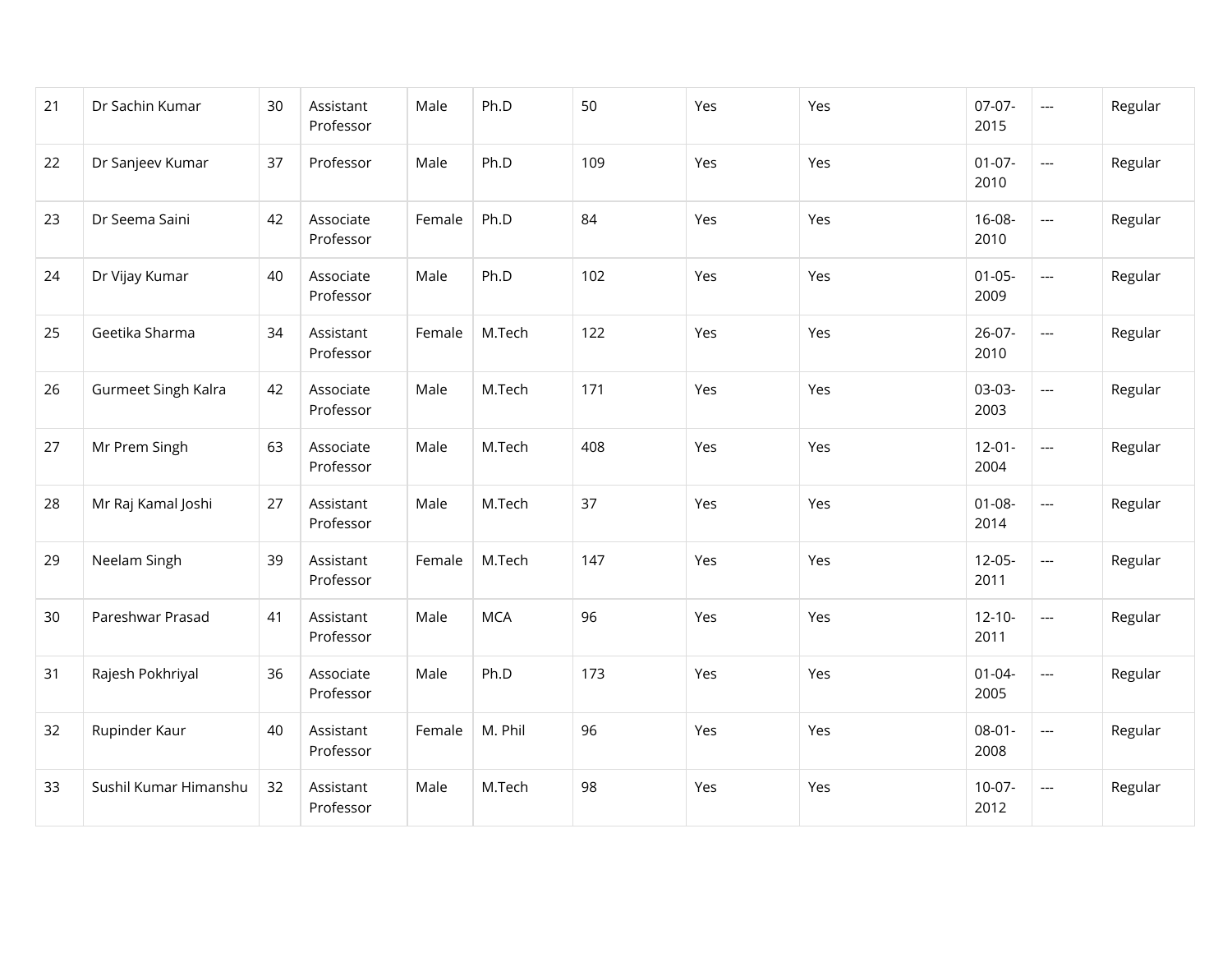| 34 | Varsha Mittal              | 39 | Assistant<br>Professor | Female | M.Tech     | 184 | Yes | Yes | 08-08-<br>2007      | $\overline{\phantom{a}}$ | Regular |
|----|----------------------------|----|------------------------|--------|------------|-----|-----|-----|---------------------|--------------------------|---------|
| 35 | Ashish Kumar Pal           | 34 | Assistant<br>Professor | Male   | <b>MCA</b> | 160 | Yes | Yes | $12 - 10 -$<br>2009 | $\overline{\phantom{a}}$ | Regular |
| 36 | Deepak Semwal              | 35 | Assistant<br>Professor | Male   | M.Tech     | 49  | Yes | Yes | 03-08-<br>2015      | $\overline{\phantom{a}}$ | Regular |
| 37 | Dr Anand Chauhan           | 34 | Assistant<br>Professor | Male   | Ph.D       | 96  | Yes | Yes | 19-08-<br>2009      | $\overline{\phantom{a}}$ | Regular |
| 38 | Dr Awanish Kumar<br>Sharma | 41 | Professor              | Male   | Ph.D       | 120 | Yes | Yes | $01-07-$<br>2007    | $\overline{a}$           | Regular |
| 39 | Dr Bhawna                  | 42 | Associate<br>Professor | Female | Ph.D       | 120 | Yes | Yes | $30 - 01 -$<br>2008 | $\overline{\phantom{a}}$ | Regular |
| 40 | Dr Fateh Singh Gill        | 39 | Assistant<br>Professor | Male   | Ph.D       | 96  | Yes | Yes | $01 - 06 -$<br>2009 | $\overline{\phantom{a}}$ | Regular |
| 41 | Dr Keerat Kumar Gupta      | 52 | Professor              | Male   | Ph.D       | 331 | Yes | Yes | $17-07-$<br>2008    | $\overline{\phantom{a}}$ | Regular |
| 42 | Dr Kiran Sharma            | 35 | Associate<br>Professor | Female | Ph.D       | 156 | Yes | Yes | $01-09-$<br>2004    | $\overline{a}$           | Regular |
| 43 | Dr Navin Kumar             | 39 | Assistant<br>Professor | Male   | Ph.D       | 141 | Yes | Yes | $20 - 05 -$<br>2010 | $\overline{a}$           | Regular |
| 44 | Dr Prabhat Kumar           | 33 | Associate<br>Professor | Male   | Ph.D       | 63  | Yes | Yes | 06-07-<br>2012      | $\hspace{0.05cm} \ldots$ | Regular |
| 45 | Dr Satyajeet singh         | 34 | Assistant<br>Professor | Male   | Ph.D       | 24  | Yes | Yes | 17-09-<br>2016      | $\overline{\phantom{a}}$ | Regular |
| 46 | Dr Shalini Jha             | 37 | Assistant<br>Professor | Female | Ph.D       | 156 | Yes | Yes | $01 - 09 -$<br>2004 | $\overline{\phantom{a}}$ | Regular |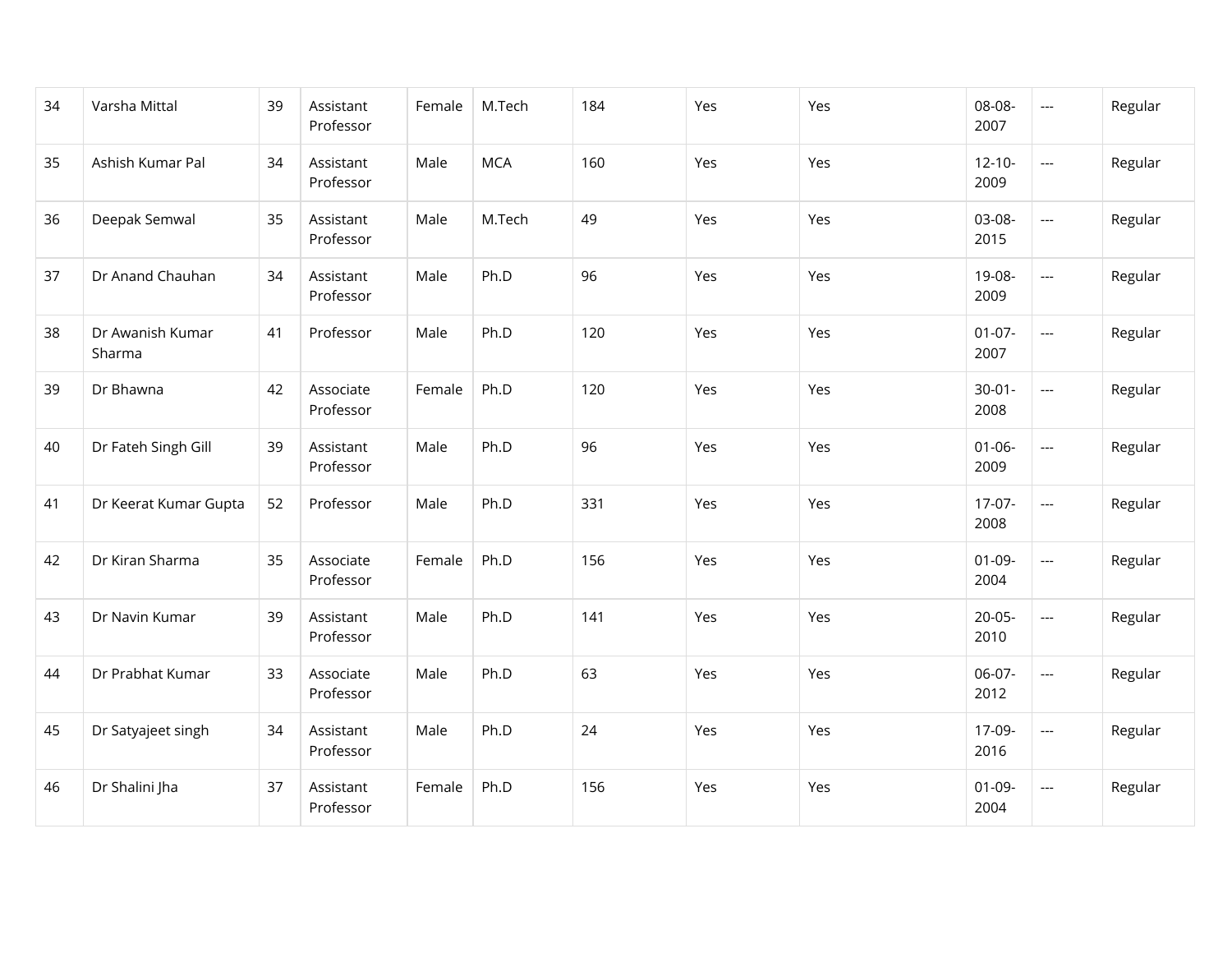| 47 | Dr Sunita Bhola          | 46 | Assistant<br>Professor | Female | Ph.D       | 48  | Yes | Yes | $11-07-$<br>2013    | $\cdots$                 | Regular |
|----|--------------------------|----|------------------------|--------|------------|-----|-----|-----|---------------------|--------------------------|---------|
| 48 | Dr Syed Mohsin<br>Waheed | 48 | Associate<br>Professor | Male   | Ph.D       | 86  | Yes | Yes | $01-07-$<br>2013    | $\overline{\phantom{a}}$ | Regular |
| 49 | Harendra Singh Negi      | 28 | Assistant<br>Professor | Male   | <b>MCA</b> | 65  | Yes | Yes | $01 - 05 -$<br>2013 | $\overline{\phantom{a}}$ | Regular |
| 50 | Mr Jivesh Dixit          | 28 | Assistant<br>Professor | Male   | M.E.       | 26  | Yes | Yes | $07-07-$<br>2015    | $\overline{\phantom{a}}$ | Regular |
| 51 | Mr Kapil Kumar Sharma    | 33 | Assistant<br>Professor | Male   | M.Tech     | 98  | Yes | Yes | $01 - 08 -$<br>2008 | $\overline{\phantom{a}}$ | Regular |
| 52 | Mr Ravi Kanojia          | 33 | Assistant<br>Professor | Male   | M.Tech     | 118 | Yes | Yes | $12 - 10 -$<br>2010 | $\overline{\phantom{a}}$ | Regular |
| 53 | Mr Vipul Paliwal         | 31 | Assistant<br>Professor | Male   | M.Tech     | 86  | Yes | Yes | $11-07-$<br>2011    | $\overline{\phantom{a}}$ | Regular |
| 54 | Ms Rita Yadav            | 34 | Assistant<br>Professor | Female | M.Tech     | 88  | Yes | Yes | $15-01-$<br>2013    | $\overline{\phantom{a}}$ | Regular |
| 55 | Rajeev Gupta             | 50 | Assistant<br>Professor | Male   | M.Tech     | 328 | Yes | Yes | $22-02-$<br>2011    | $\overline{\phantom{a}}$ | Regular |
| 56 | Alisha Ahuja             | 34 | Associate<br>Professor | Female | M.A        | 72  | Yes | Yes | $01 - 10 -$<br>2016 | $\overline{\phantom{a}}$ | Regular |
| 57 | Ankita Lal               | 29 | Assistant<br>Professor | Female | M.Tech     | 60  | Yes | Yes | 08-09-<br>2011      | $\overline{a}$           | Regular |
| 58 | Arvind Pujari            | 46 | Assistant<br>Professor | Male   | M.Sc.      | 60  | Yes | Yes | $01-07-$<br>2012    | $\overline{\phantom{a}}$ | Regular |
| 59 | Dr Pratibha Naithani     | 44 | Professor              | Female | Ph.D       | 144 | Yes | Yes | 07-09-<br>2011      | $\overline{a}$           | Regular |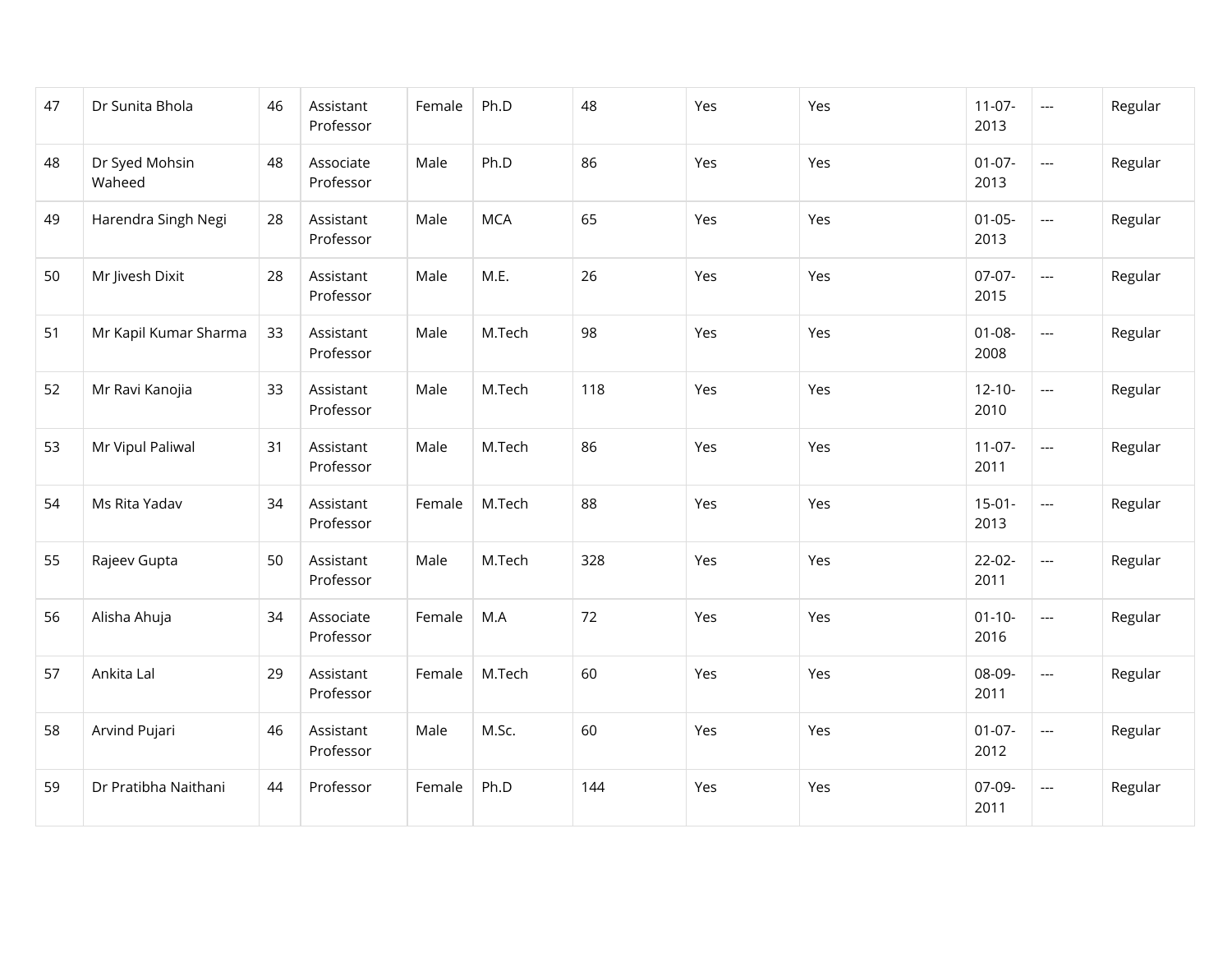| 60 | Dr Abhilasha Mishra    | 27 | Assistant<br>Professor | Male   | Ph.D | 47  | Yes | Yes | $20-10-$<br>2016    | $\hspace{0.05cm} \ldots$ | Regular |
|----|------------------------|----|------------------------|--------|------|-----|-----|-----|---------------------|--------------------------|---------|
| 61 | Dr Afzal Sikander      | 32 | Associate<br>Professor | Male   | Ph.D | 126 | Yes | Yes | 06-03-<br>2007      | $\overline{\phantom{a}}$ | Regular |
| 62 | Dr Amal Shankar Shukla | 50 | Professor              | Male   | Ph.D | 320 | Yes | Yes | $14-07-$<br>2000    | $\hspace{0.05cm} \ldots$ | Regular |
| 63 | Dr Anamika Bhatia      | 43 | Professor              | Female | Ph.D | 114 | Yes | Yes | $11-01-$<br>2008    | $\overline{\phantom{a}}$ | Regular |
| 64 | Dr Anil kumar Semwal   | 54 | Professor              | Male   | Ph.D | 180 | Yes | Yes | $15-01-$<br>2017    | $\overline{\phantom{a}}$ | Regular |
| 65 | Dr Anju Rani           | 34 | Assistant<br>Professor | Female | Ph.D | 87  | Yes | Yes | $15 - 11 -$<br>2011 | $\overline{\phantom{a}}$ | Regular |
| 66 | Dr Ankush Mittal       | 42 | Professor              | Male   | Ph.D | 216 | Yes | Yes | $01 - 10 -$<br>2011 | $\hspace{0.05cm} \ldots$ | Regular |
| 67 | Dr Anurag Vidyarthi    | 34 | Assistant<br>Professor | Male   | Ph.D | 73  | Yes | Yes | 13-08-<br>2014      | $\overline{\phantom{a}}$ | Regular |
| 68 | Dr Anzar Ahmed         | 43 | Associate<br>Professor | Male   | Ph.D | 211 | Yes | Yes | $10-02-$<br>2005    | $\overline{a}$           | Regular |
| 69 | Dr Ashish Thapilyal    | 45 | Professor              | Male   | Ph.D | 273 | Yes | Yes | 09-04-<br>2009      | $\overline{\phantom{a}}$ | Regular |
| 70 | Dr Atul Sidola         | 37 | Professor              | Male   | Ph.D | 120 | Yes | No  | $07-07-$<br>2015    | 09-08-<br>2016           | Regular |
| 71 | Dr Bhaskar Pant        | 42 | Associate<br>Professor | Male   | Ph.D | 122 | Yes | Yes | 12-08-<br>2010      | $\overline{\phantom{a}}$ | Regular |
| 72 | Dr Bhingole Pramod     | 33 | Associate<br>Professor | Male   | Ph.D | 36  | Yes | No  | 13-07-<br>2013      | 14-07-<br>2016           | Regular |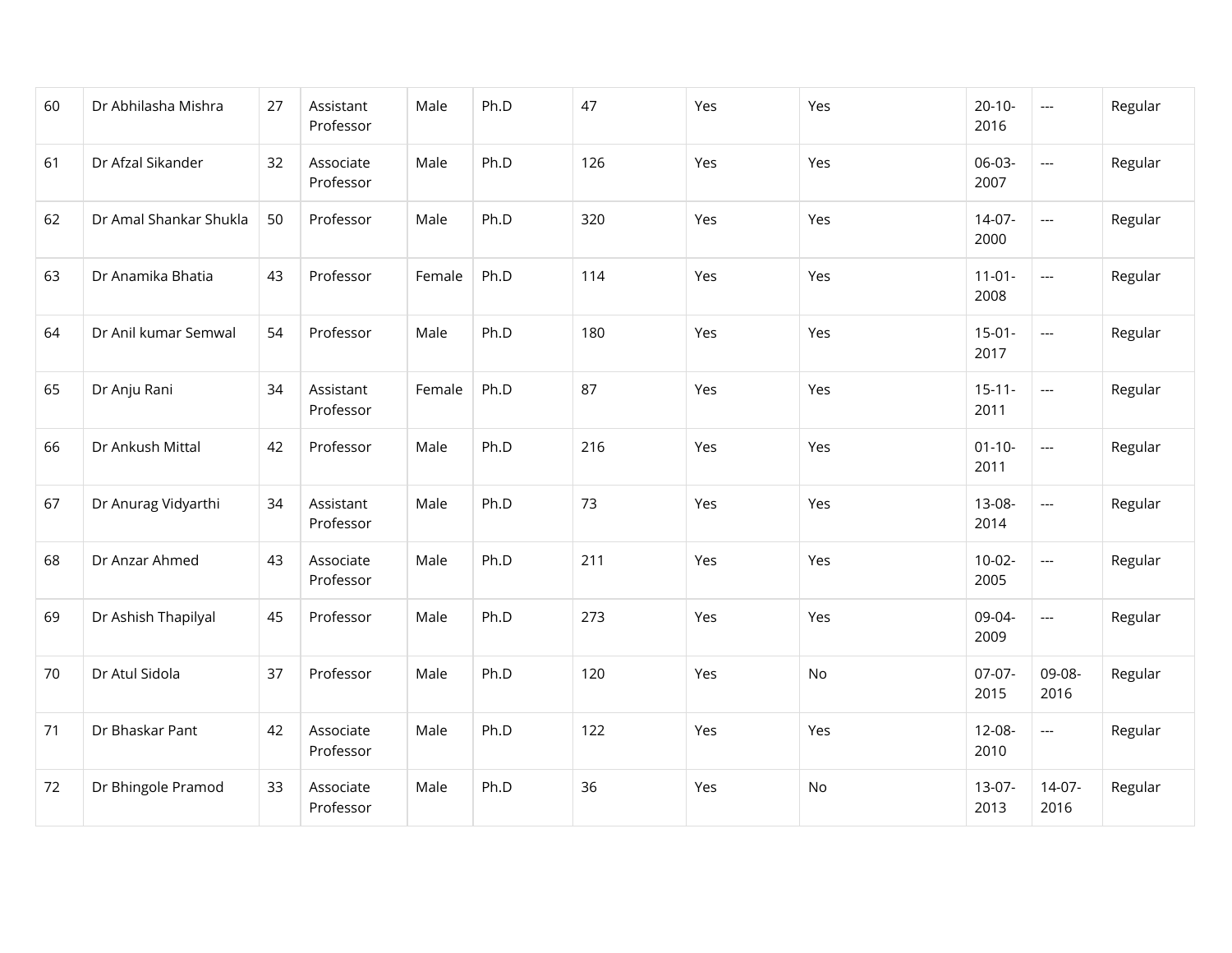| 73 | Dr Bipin Kumar Sati             | 31 | Assistant<br>Professor | Male   | Ph.D | 24  | Yes | Yes | $26 - 12 -$<br>2016 | $\hspace{0.05cm} \ldots$ | Regular |
|----|---------------------------------|----|------------------------|--------|------|-----|-----|-----|---------------------|--------------------------|---------|
| 74 | Dr Chandni Sharma               | 33 | Assistant<br>Professor | Female | Ph.D | 24  | Yes | Yes | $15-12-$<br>2016    | ---                      | Regular |
| 75 | Dr Devesh Pratap Singh          | 34 | Associate<br>Professor | Male   | Ph.D | 115 | Yes | Yes | $27-03-$<br>2007    | $\overline{a}$           | Regular |
| 76 | Dr Dinesh Chandra<br>Dobhal     | 38 | Associate<br>Professor | Male   | Ph.D | 73  | Yes | Yes | $12 - 08 -$<br>2006 | $\overline{\phantom{a}}$ | Regular |
| 77 | Dr Dipes Chakrabarty            | 46 | Professor              | Male   | Ph.D | 183 | Yes | No  | 06-07-<br>2015      | $05-05-$<br>2017         | Regular |
| 78 | Dr Durgaprasad<br>Gangodkar     | 45 | Professor              | Male   | Ph.D | 193 | Yes | Yes | $20-02-$<br>2006    | $\overline{a}$           | Regular |
| 79 | Dr Gaurav Mittal                | 40 | Professor              | Male   | Ph.D | 144 | No  | Yes | 09-08-<br>2017      | $\overline{a}$           | Regular |
| 80 | Dr HN Nagaraja                  | 53 | Professor              | Male   | Ph.D | 372 | No  | Yes | $28 - 11 -$<br>2017 | $\overline{a}$           | Regular |
| 81 | Dr Jigisha Anand                | 31 | Assistant<br>Professor | Female | Ph.D | 36  | Yes | Yes | $29-12-$<br>2016    | $\overline{\phantom{a}}$ | Regular |
| 82 | Dr K P Sharma                   | 33 | Associate<br>Professor | Male   | Ph.D | 134 | Yes | Yes | $01 - 02 -$<br>2008 | $\overline{\phantom{a}}$ | Regular |
| 83 | Dr Kamal Kumar<br>Ghanshala     | 49 | Professor              | Male   | Ph.D | 277 | Yes | Yes | 07-09-<br>2003      | $\overline{\phantom{a}}$ | Regular |
| 84 | Dr Koteswar Rao<br>Jerripothula | 26 | Assistant<br>Professor | Male   | Ph.D | 60  | Yes | Yes | $10-01 -$<br>2017   | $\overline{\phantom{a}}$ | Regular |
| 85 | Dr Lata Nautiyal                | 38 | Associate<br>Professor | Female | Ph.D | 157 | Yes | Yes | $01 - 03 -$<br>2006 | $\overline{a}$           | Regular |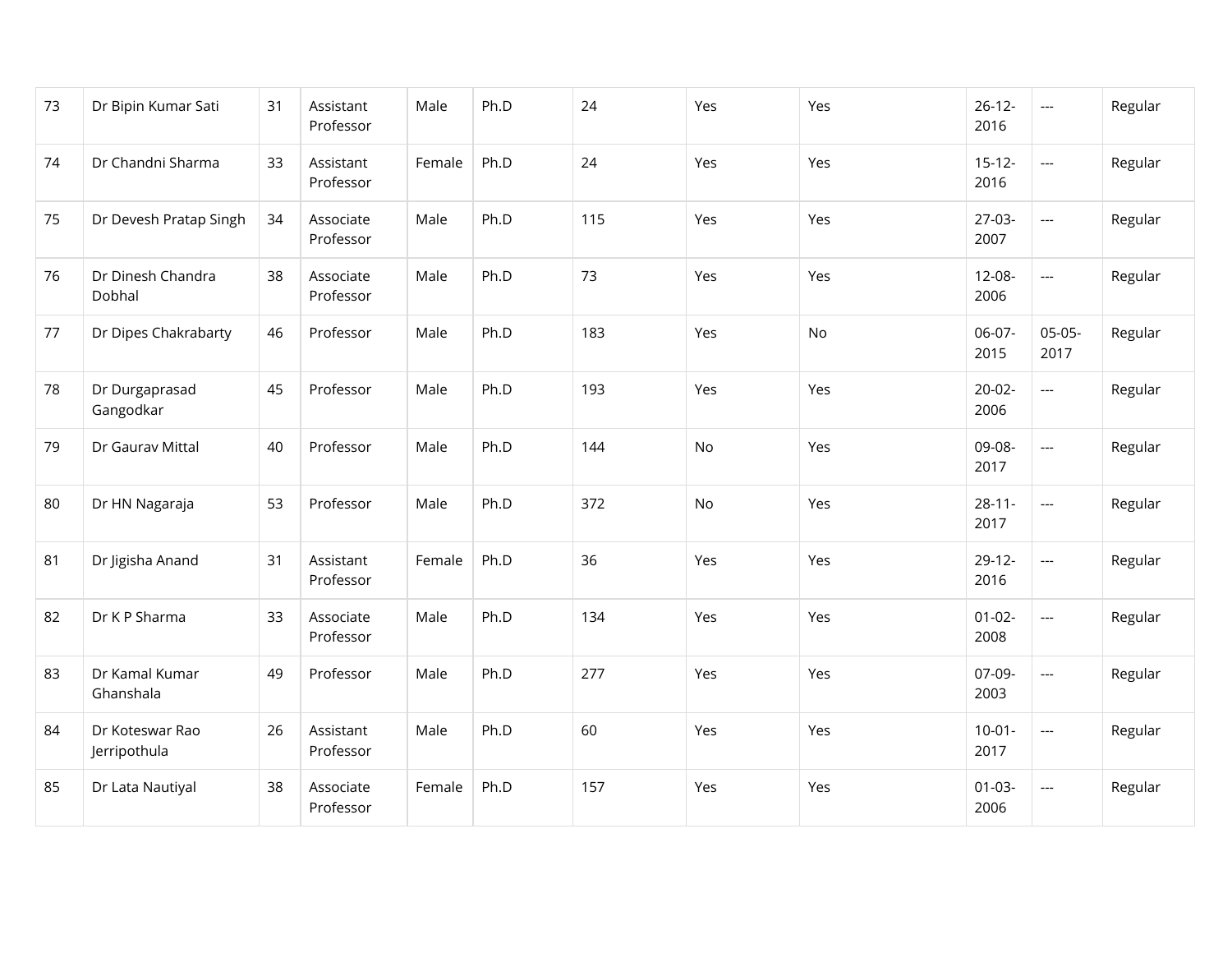| 86 | Dr Mangey Ram              | 36 | Professor              | Male   | Ph.D | 118 | Yes | Yes | 09-07-<br>2009      | $\overline{a}$           | Regular |
|----|----------------------------|----|------------------------|--------|------|-----|-----|-----|---------------------|--------------------------|---------|
| 87 | Dr Manoj Chand Lohani      | 44 | Associate<br>Professor | Male   | Ph.D | 120 | Yes | Yes | $07-07-$<br>2003    | $\overline{a}$           | Regular |
| 88 | Dr Manoj Kumar Pal         | 35 | Assistant<br>Professor | Male   | Ph.D | 96  | Yes | Yes | 05-09-<br>2016      | $\overline{\phantom{a}}$ | Regular |
| 89 | Dr Md Irfanul Hasan        | 40 | Associate<br>Professor | Male   | Ph.D | 160 | Yes | Yes | $15-01-$<br>2005    | $\overline{\phantom{a}}$ | Regular |
| 90 | Dr Mohammad Khalid         | 33 | Assistant<br>Professor | Male   | Ph.D | 24  | Yes | Yes | $01 - 05 -$<br>2017 | $\overline{\phantom{a}}$ | Regular |
| 91 | Dr Mohammad Tamsir         | 37 | Assistant<br>Professor | Male   | Ph.D | 72  | Yes | Yes | 06-08-<br>2011      | $\overline{a}$           | Regular |
| 92 | Dr Mukesh Kumar            | 40 | Associate<br>Professor | Male   | Ph.D | 108 | Yes | Yes | $10-03-$<br>2010    | $\hspace{0.05cm} \ldots$ | Regular |
| 93 | Dr P Thakur                | 42 | Professor              | Male   | Ph.D | 202 | Yes | Yes | $11 - 11 -$<br>2005 | $\overline{\phantom{a}}$ | Regular |
| 94 | Dr Pankaj Gautam           | 39 | Assistant<br>Professor | Male   | Ph.D | 85  | Yes | Yes | 19-08-<br>2010      | $\overline{a}$           | Regular |
| 95 | Dr Poornima Mittal         | 37 | Associate<br>Professor | Female | Ph.D | 176 | Yes | Yes | $18 - 01 -$<br>2008 | $\overline{\phantom{a}}$ | Regular |
| 96 | Dr Pradeep K Sharma        | 40 | Associate<br>Professor | Male   | Ph.D | 120 | Yes | Yes | 09-05-<br>2012      | $\overline{\phantom{a}}$ | Regular |
| 97 | Dr Pradeep Kumar<br>Juneja | 40 | Professor              | Male   | Ph.D | 182 | Yes | Yes | $01-07-$<br>2004    | $\overline{\phantom{a}}$ | Regular |
| 98 | Dr Preeti Shivach          | 29 | Assistant<br>Professor | Female | Ph.D | 36  | Yes | Yes | 18-07-<br>2016      | $\overline{a}$           | Regular |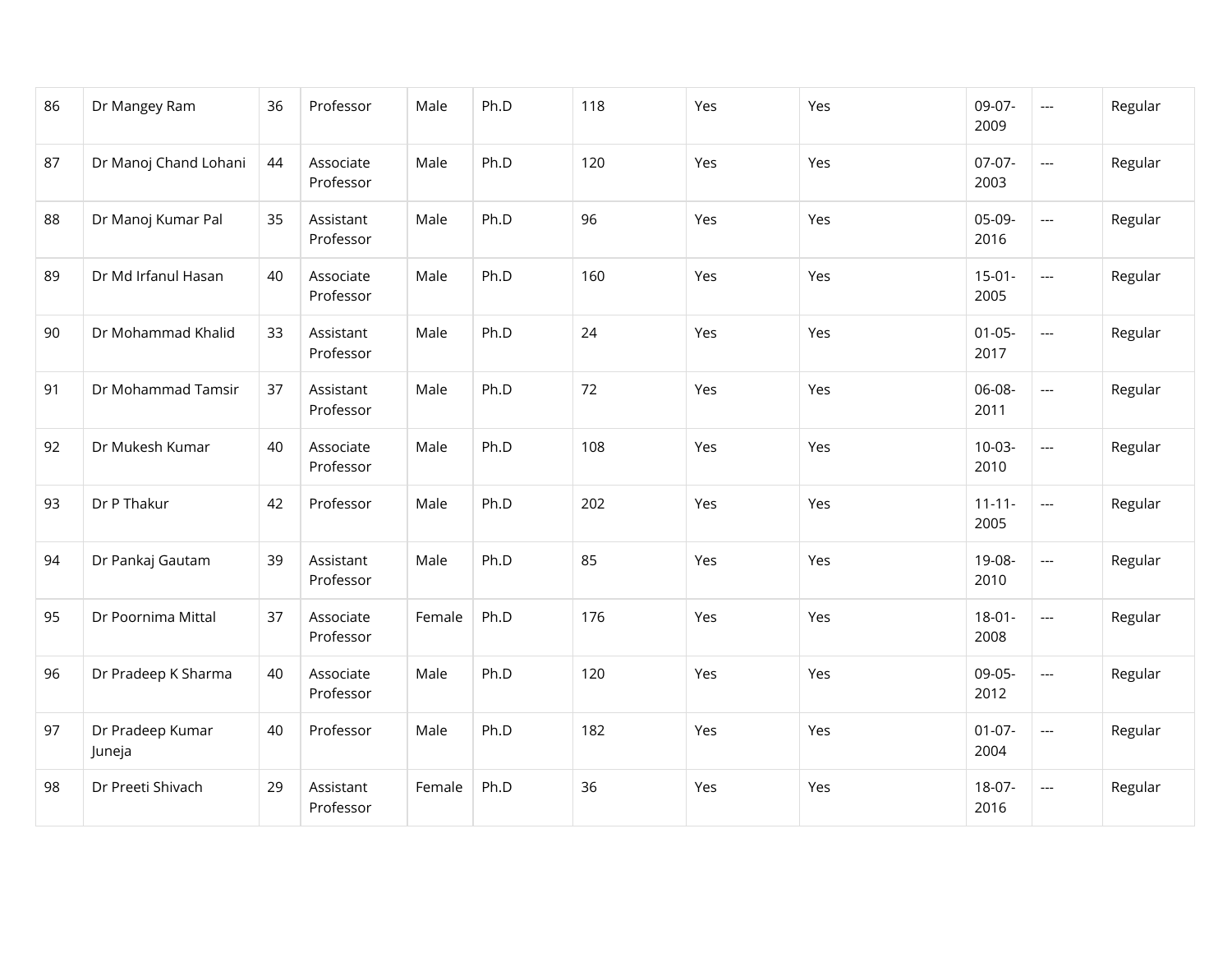| 99  | Dr Promila Sharma            | 42 | Assistant<br>Professor | Female | Ph.D | 150 | Yes | Yes | $01-09-$<br>2009    | $\hspace{0.05cm} \ldots$ | Regular  |
|-----|------------------------------|----|------------------------|--------|------|-----|-----|-----|---------------------|--------------------------|----------|
| 100 | Dr R Gowri                   | 44 | Professor              | Female | Ph.D | 96  | Yes | No  | $27-02-$<br>2007    | $06-10-$<br>2016         | Regular  |
| 101 | Dr Rajesh Kumar              | 41 | Professor              | Male   | Ph.D | 222 | Yes | Yes | 17-09-<br>2002      | $\overline{\phantom{a}}$ | Regular  |
| 102 | Dr Rakesh Kumar<br>Bachheti  | 40 | Associate<br>Professor | Male   | Ph.D | 144 | Yes | Yes | $01-09-$<br>2008    | $\overline{\phantom{a}}$ | Regular  |
| 103 | Dr RCS Mehta                 | 68 | Professor              | Male   | Ph.D | 60  | Yes | Yes | 07-08-<br>2012      | $\overline{a}$           | Regular  |
| 104 | Dr Rishi Prakash             | 35 | Associate<br>Professor | Male   | Ph.D | 60  | Yes | Yes | $11-09-$<br>2011    | $\overline{\phantom{a}}$ | Regular  |
| 105 | Dr Rituraj singh             | 31 | Assistant<br>Professor | Male   | Ph.D | 60  | Yes | Yes | 19-03-<br>2017      | $\overline{a}$           | Regular  |
| 106 | Dr S P Khare                 | 64 | Professor              | Male   | Ph.D | 360 | Yes | Yes | 19-09-<br>2015      | $\overline{a}$           | Regular  |
| 107 | Dr Sachin Kumar<br>Agnihotri | 31 | Assistant<br>Professor | Male   | Ph.D | 60  | Yes | Yes | $01 - 06 -$<br>2017 | $\overline{a}$           | Regular  |
| 108 | Dr Sanjay Jasola             | 50 | Professor              | Male   | Ph.D | 348 | Yes | Yes | $01-07-$<br>2014    | $\overline{a}$           | Visiting |
| 109 | Dr Santosh Kumar             | 35 | Associate<br>Professor | Male   | Ph.D | 104 | Yes | Yes | 07-08-<br>2010      | ---                      | Regular  |
| 110 | Dr Saurabh Dewangan          | 27 | Assistant<br>Professor | Male   | Ph.D | 24  | Yes | No  | $07-07-$<br>2015    | $01-07-$<br>2016         | Regular  |
| 111 | Dr Saurabh Kumar<br>Yadav    | 27 | Assistant<br>Professor | Male   | Ph.D | 36  | Yes | No  | $04-07-$<br>2015    | 19-07-<br>2017           | Regular  |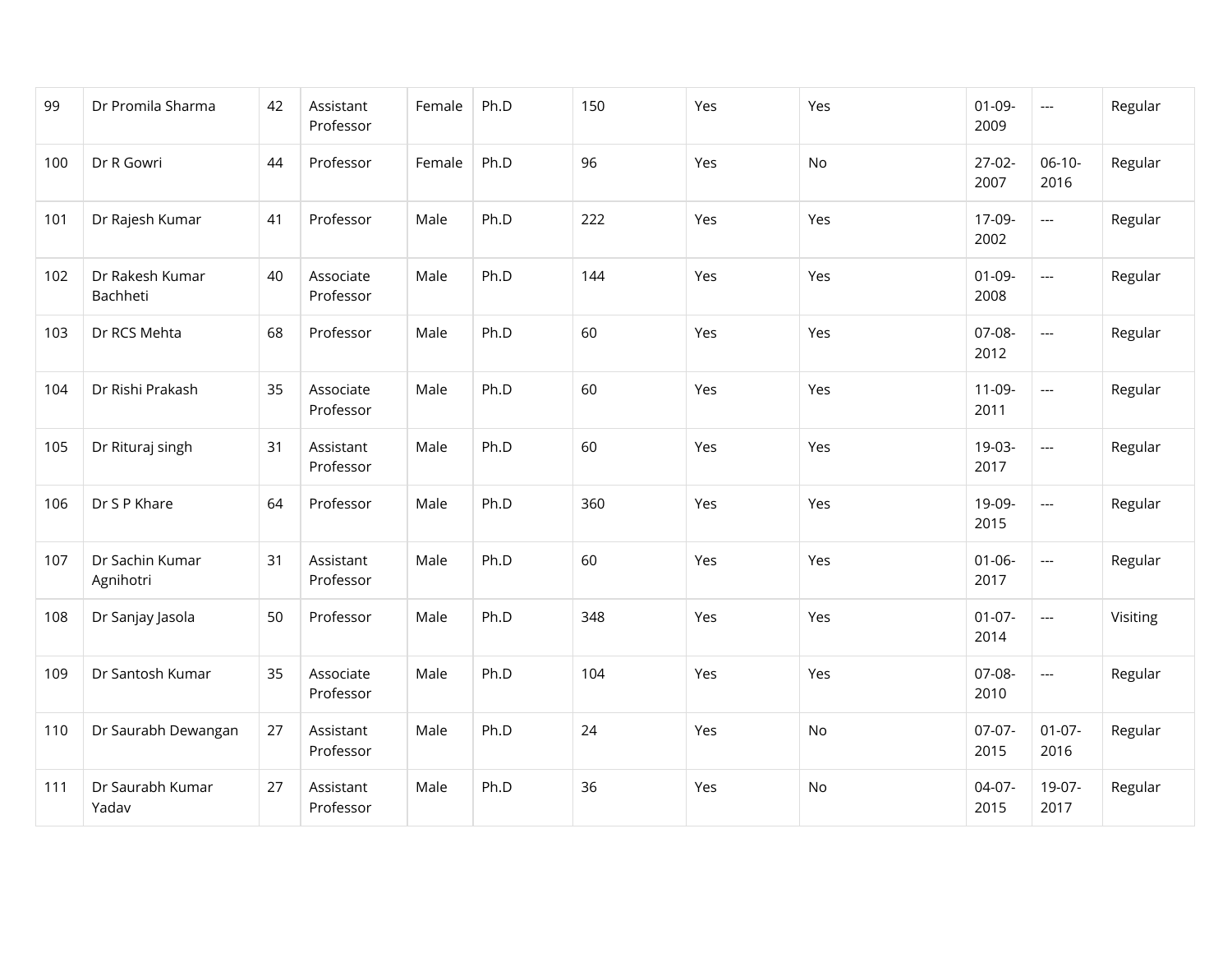| 112 | Dr Shalini Singh             | 41 | Associate<br>Professor | Male   | Ph.D       | 190 | Yes | Yes | $02 - 02 -$<br>2003 | ---                      | Regular  |
|-----|------------------------------|----|------------------------|--------|------------|-----|-----|-----|---------------------|--------------------------|----------|
| 113 | Dr Shushil C Dimri           | 46 | Professor              | Male   | Ph.D       | 231 | Yes | Yes | $01 - 04 -$<br>2005 | $\overline{\phantom{a}}$ | Regular  |
| 114 | Dr Sourabh Bisht             | 38 | Associate<br>Professor | Male   | Ph.D       | 144 | Yes | No  | 24-07-<br>2007      | 17-09-<br>2016           | Regular  |
| 115 | Dr Umesh Kumar Tiwari        | 39 | Associate<br>Professor | Male   | Ph.D       | 132 | Yes | Yes | $01 - 10 -$<br>2009 | $\overline{\phantom{a}}$ | Regular  |
| 116 | Dr Varij Panwar              | 38 | Associate<br>Professor | Male   | Ph.D       | 108 | Yes | Yes | 28-03-<br>2016      | $\overline{\phantom{a}}$ | Regular  |
| 117 | Dr Virendra Bahadur<br>Singh | 47 | Professor              | Male   | Ph.D       | 147 | Yes | Yes | $01 - 08 -$<br>2013 | $\overline{\phantom{a}}$ | Regular  |
| 118 | Dr VK Srivastava             | 71 | Professor              | Male   | Ph.D       | 565 | Yes | Yes | 23-08-<br>2006      | $\overline{\phantom{a}}$ | Visiting |
| 119 | Dr VK Tiwari                 | 70 | Professor              | Male   | Ph.D       | 514 | Yes | Yes | $10-01 -$<br>2013   | $\overline{\phantom{a}}$ | Visiting |
| 120 | Khushboo Singh               | 29 | Assistant<br>Professor | Female | M.Tech     | 72  | Yes | Yes | 03-09-<br>2016      | $\overline{a}$           | Regular  |
| 121 | Lt D C Pandey                | 36 | Assistant<br>Professor | Male   | <b>MBA</b> | 96  | Yes | Yes | 04-08-<br>2008      | $\overline{a}$           | Regular  |
| 122 | Mr Alok Sharma               | 38 | Assistant<br>Professor | Male   | M.Tech     | 24  | Yes | Yes | $27-07-$<br>2016    | $\hspace{0.05cm}\ldots$  | Regular  |
| 123 | Mr Piyush Pandey             | 37 | Associate<br>Professor | Male   | M.Tech     | 133 | Yes | Yes | $15-07-$<br>2013    | $\overline{\phantom{a}}$ | Regular  |
| 124 | Mr Ravi Verma                | 29 | Assistant<br>Professor | Male   | M.Tech     | 86  | Yes | Yes | $11-07-$<br>2011    | $\overline{a}$           | Regular  |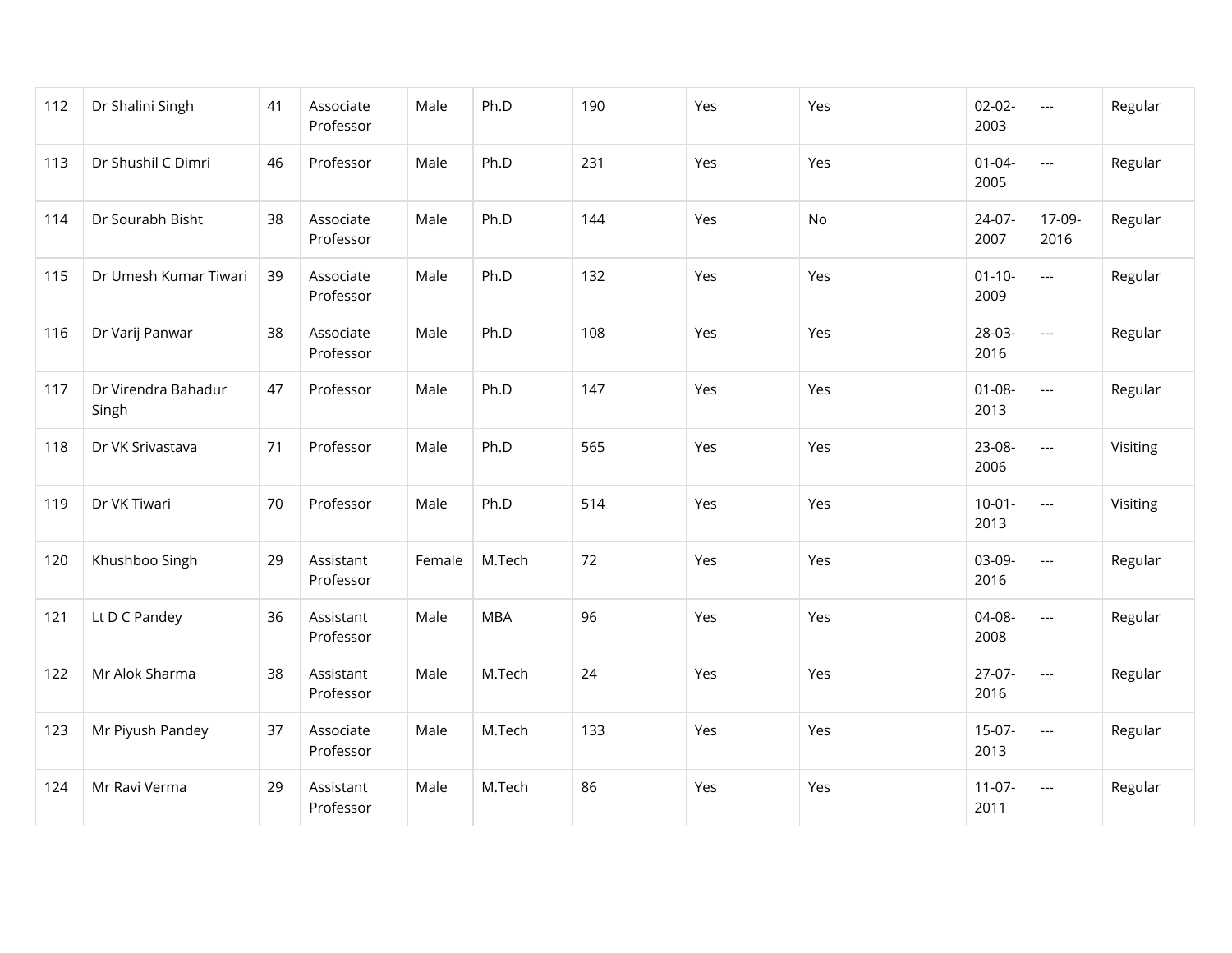| 125 | Mr Abhinav Sharma        | 29 | Assistant<br>Professor | Male | M.Tech     | 36  | Yes | Yes | 06-08-<br>2009      | $\overline{\phantom{a}}$ | Regular |
|-----|--------------------------|----|------------------------|------|------------|-----|-----|-----|---------------------|--------------------------|---------|
| 126 | Mr Abhishek Jain         | 41 | Associate<br>Professor | Male | M.Tech     | 168 | Yes | Yes | 28-06-<br>2003      | $\overline{\phantom{a}}$ | Regular |
| 127 | Mr Abhishek Verma        | 41 | Assistant<br>Professor | Male | M.Sc.      | 120 | Yes | Yes | $01 - 08 -$<br>2006 | $\overline{\phantom{a}}$ | Regular |
| 128 | Mr Aditya Joshi          | 29 | Assistant<br>Professor | Male | M.Tech     | 84  | Yes | Yes | $01 - 11 -$<br>2016 | $\overline{\phantom{a}}$ | Regular |
| 129 | Mr Ajit Panwar           | 26 | Assistant<br>Professor | Male | M.Tech     | 24  | Yes | Yes | $16 - 08 -$<br>2016 | $\overline{\phantom{a}}$ | Regular |
| 130 | Mr Akhilesh Dwivedi      | 31 | Assistant<br>Professor | Male | M.Tech     | 48  | Yes | Yes | $16-07-$<br>2016    | $\overline{\phantom{a}}$ | Regular |
| 131 | Mr Akshay Rajput         | 24 | Assistant<br>Professor | Male | M.Tech     | 24  | Yes | Yes | $05-01-$<br>2017    | $\overline{\phantom{a}}$ | Regular |
| 132 | Mr Amish Karki           | 33 | Assistant<br>Professor | Male | <b>MCA</b> | 84  | Yes | Yes | $15-02-$<br>2010    | $\overline{\phantom{a}}$ | Regular |
| 133 | Mr Amit Juyal            | 32 | Assistant<br>Professor | Male | M.Tech     | 96  | Yes | Yes | 18-07-<br>2016      | $\overline{\phantom{a}}$ | Regular |
| 134 | Mr AMIT KUMAR<br>SHAKYA  | 31 | Other                  | Male | M.Tech     | 10  | No  | Yes | $25-02-$<br>2017    | $\overline{\phantom{a}}$ | Regular |
| 135 | Mr Amit Kumar Sharma     | 35 | Assistant<br>Professor | Male | M.Tech     | 95  | Yes | Yes | 06-08-<br>2014      | $\hspace{0.05cm} \ldots$ | Regular |
| 136 | Mr Amulya Kumar Roul     | 35 | Assistant<br>Professor | Male | M.Tech     | 84  | Yes | Yes | $01-07-$<br>2013    | $\overline{\phantom{a}}$ | Regular |
| 137 | Mr Anil Bhagwan<br>Munde | 30 | Assistant<br>Professor | Male | M.Tech     | 62  | Yes | Yes | 04-07-<br>2014      | $\overline{\phantom{a}}$ | Regular |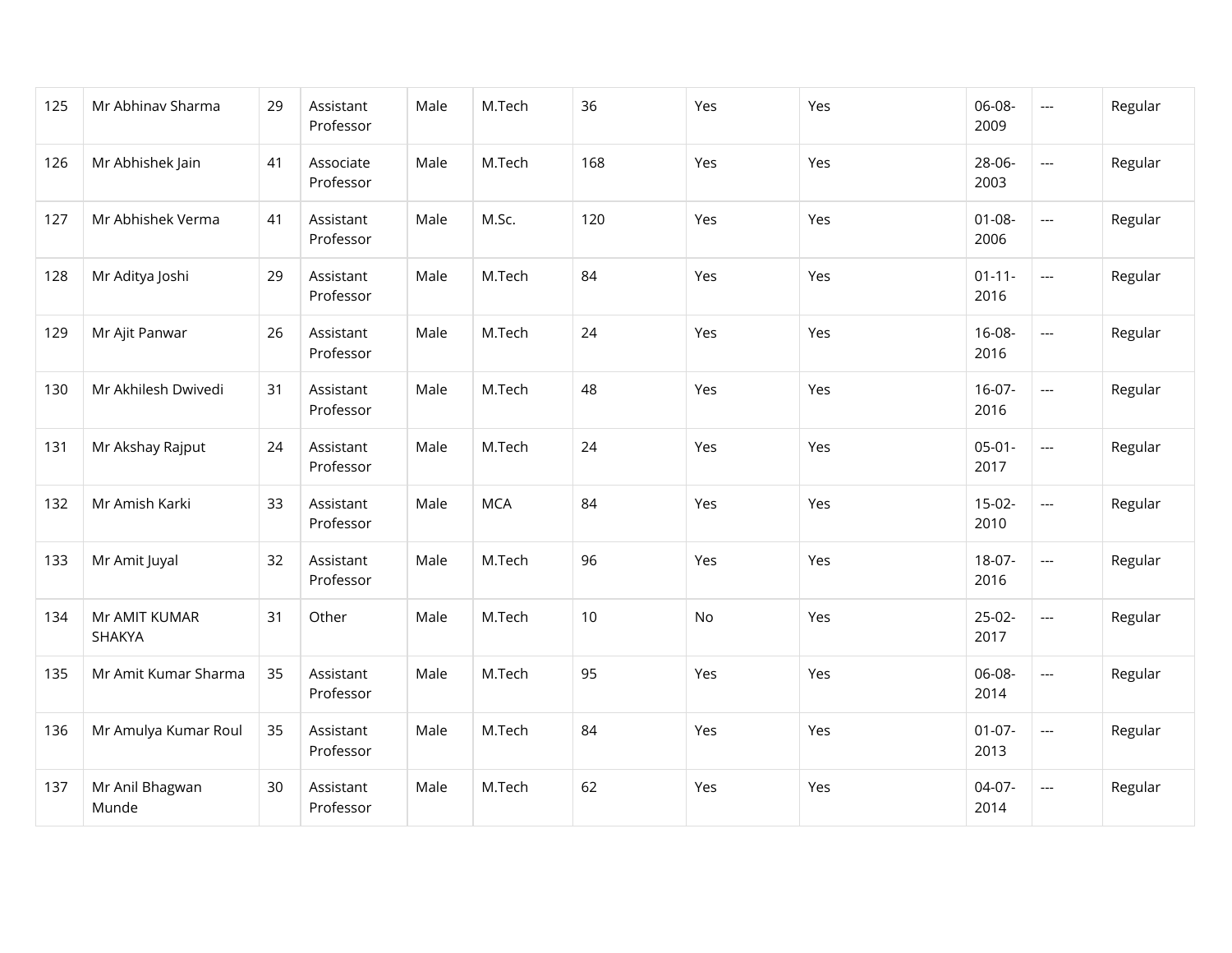| 138 | Mr Anil Kumar Baliga           | 56 | Professor              | Male | M.Tech     | 426 | Yes | Yes       | 14-08-<br>2006   | $\hspace{0.05cm} \ldots$ | Regular |
|-----|--------------------------------|----|------------------------|------|------------|-----|-----|-----------|------------------|--------------------------|---------|
| 139 | Mr Ankit Bhatt                 | 29 | Assistant<br>Professor | Male | M.Tech     | 87  | Yes | Yes       | 29-06-<br>2009   | $\overline{a}$           | Regular |
| 140 | Mr Ankur Chaudhary             | 34 | Assistant<br>Professor | Male | M.Tech     | 114 | Yes | Yes       | 19-03-<br>2007   | ---                      | Regular |
| 141 | Mr Ankur Dixit                 | 25 | Assistant<br>Professor | Male | M.Tech     | 16  | Yes | No        | 06-07-<br>2015   | 06-06-<br>2017           | Regular |
| 142 | Mr Anurag Singh                | 28 | Assistant<br>Professor | Male | M.Tech     | 74  | Yes | <b>No</b> | $15-07-$<br>2013 | $07-06-$<br>2017         | Regular |
| 143 | Mr ARUN PRATAP<br>SINGH RATHOD | 25 | Other                  | Male | M.Tech     | 12  | Yes | Yes       | 18-08-<br>2015   | ---                      | Regular |
| 144 | Mr Ashish Bhatt                | 31 | Assistant<br>Professor | Male | M.Tech     | 24  | Yes | Yes       | 09-07-<br>2016   | $\overline{a}$           | Regular |
| 145 | Mr Ashish Bisht                | 27 | Assistant<br>Professor | Male | M.E.       | 50  | Yes | Yes       | $07-07-$<br>2015 | $\overline{a}$           | Regular |
| 146 | Mr Ashish Garg                 | 25 | Assistant<br>Professor | Male | M.Tech     | 13  | Yes | Yes       | $10-08-$<br>2015 | $\overline{a}$           | Regular |
| 147 | Mr Ashish Kumar<br>Chaudhary   | 25 | Assistant<br>Professor | Male | M.Tech     | 24  | Yes | Yes       | $01-07-$<br>2017 | $\overline{\phantom{a}}$ | Regular |
| 148 | Mr Ashish Kumar<br>Sharma      | 27 | Assistant<br>Professor | Male | <b>MCA</b> | 36  | Yes | Yes       | $01-05-$<br>2017 | $\hspace{0.05cm} \ldots$ | Regular |
| 149 | Mr Ashutosh Bhatt              | 30 | Assistant<br>Professor | Male | M.Tech     | 74  | Yes | Yes       | $11-07-$<br>2011 | $\overline{\phantom{a}}$ | Regular |
| 150 | Mr Ashutosh Dixit              | 26 | Assistant<br>Professor | Male | M.Tech     | 60  | Yes | Yes       | 14-07-<br>2012   | $\overline{a}$           | Regular |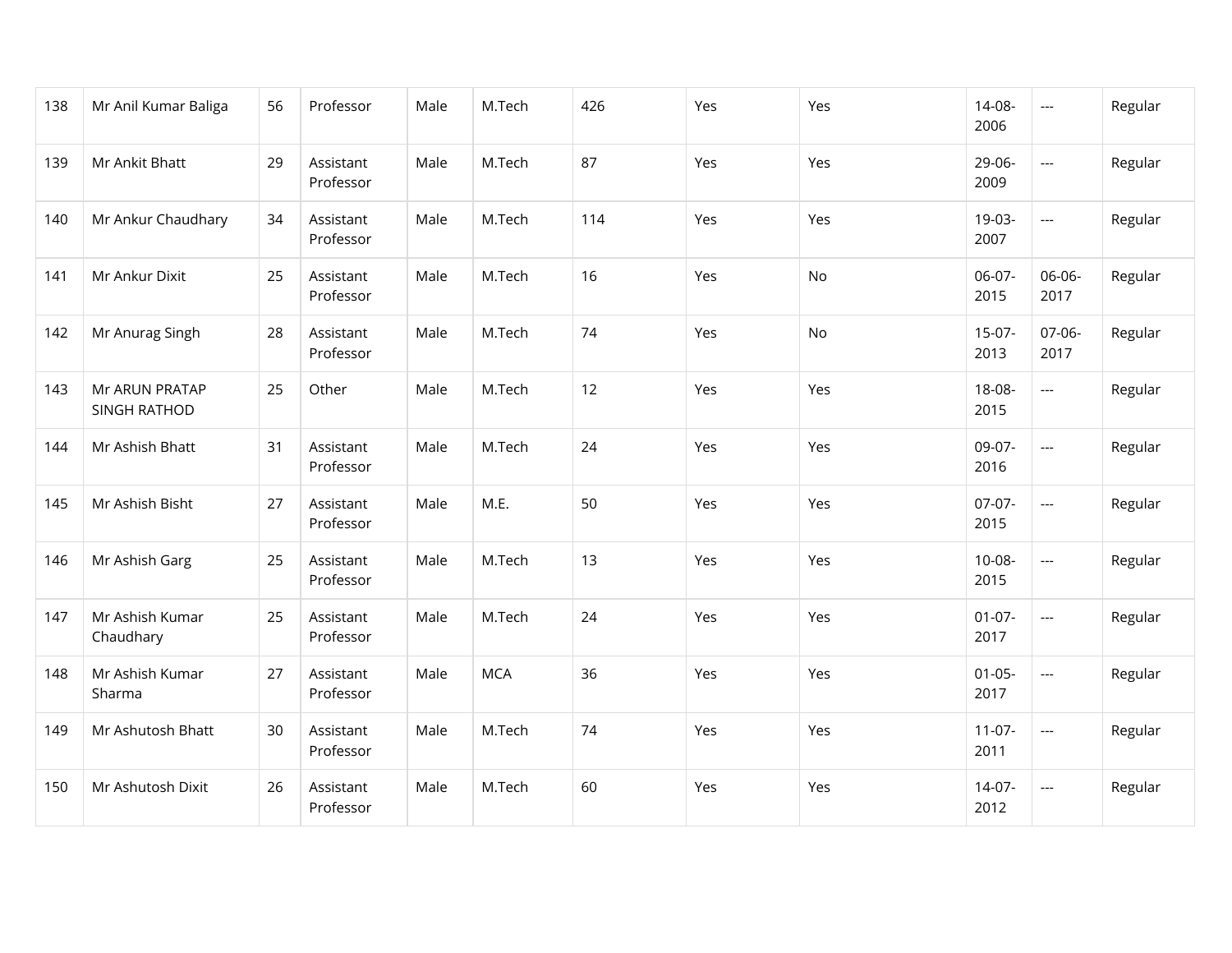| 151 | Mr Ashwini Kumar<br>Singh     | 31 | Assistant<br>Professor | Male | M.Tech     | 111 | Yes | Yes | $25-07-$<br>2011    | $\scriptstyle\cdots$     | Regular |
|-----|-------------------------------|----|------------------------|------|------------|-----|-----|-----|---------------------|--------------------------|---------|
| 152 | Mr Avinash Pawar              | 26 | Assistant<br>Professor | Male | M.Tech     | 20  | Yes | Yes | $18-07-$<br>2014    | $\overline{\phantom{a}}$ | Regular |
| 153 | Mr B P Dubey                  | 35 | Assistant<br>Professor | Male | M.Tech     | 72  | Yes | Yes | 06-06-<br>2016      | $\overline{a}$           | Regular |
| 154 | Mr Bhaskar Nautiyal           | 44 | Associate<br>Professor | Male | M.Tech     | 185 | Yes | Yes | 23-09-<br>2002      | $\overline{\phantom{a}}$ | Regular |
| 155 | Mr Bhupender Singh<br>Rautela | 36 | Assistant<br>Professor | Male | M.Tech     | 132 | Yes | Yes | $21 - 12 -$<br>2016 | $\overline{\phantom{a}}$ | Regular |
| 156 | Mr Binay Kumar                | 36 | Assistant<br>Professor | Male | M.Tech     | 144 | Yes | Yes | $15-12-$<br>2016    | $\overline{\phantom{a}}$ | Regular |
| 157 | Mr Deepak Chander<br>Pandey   | 45 | Assistant<br>Professor | Male | M.Tech     | 80  | Yes | Yes | 27-09-<br>2011      | $\hspace{0.05cm} \ldots$ | Regular |
| 158 | Mr Deepak Kumar               | 30 | Assistant<br>Professor | Male | <b>MCA</b> | 72  | Yes | Yes | $11-04-$<br>2011    | $\overline{\phantom{a}}$ | Regular |
| 159 | Mr Deepak Kumar Singh         | 28 | Assistant<br>Professor | Male | M.Tech     | 36  | Yes | Yes | $15-05-$<br>2017    | $\overline{a}$           | Regular |
| 160 | Mr Deepak Semwal              | 35 | Assistant<br>Professor | Male | M.Tech     | 49  | Yes | Yes | 03-08-<br>2015      | $\overline{\phantom{a}}$ | Regular |
| 161 | Mr Deepak Singh Rana          | 32 | Assistant<br>Professor | Male | M.Tech     | 96  | Yes | Yes | $27-07-$<br>2016    | $\overline{\phantom{a}}$ | Regular |
| 162 | Mr Deepak uniyal              | 26 | Assistant<br>Professor | Male | M.Tech     | 25  | Yes | Yes | 07-08-<br>2016      | $\overline{\phantom{a}}$ | Regular |
| 163 | Mr DEVVRET                    | 25 | Assistant<br>Professor | Male | M.Tech     | 12  | Yes | Yes | $10-03-$<br>2016    | $\overline{a}$           | Regular |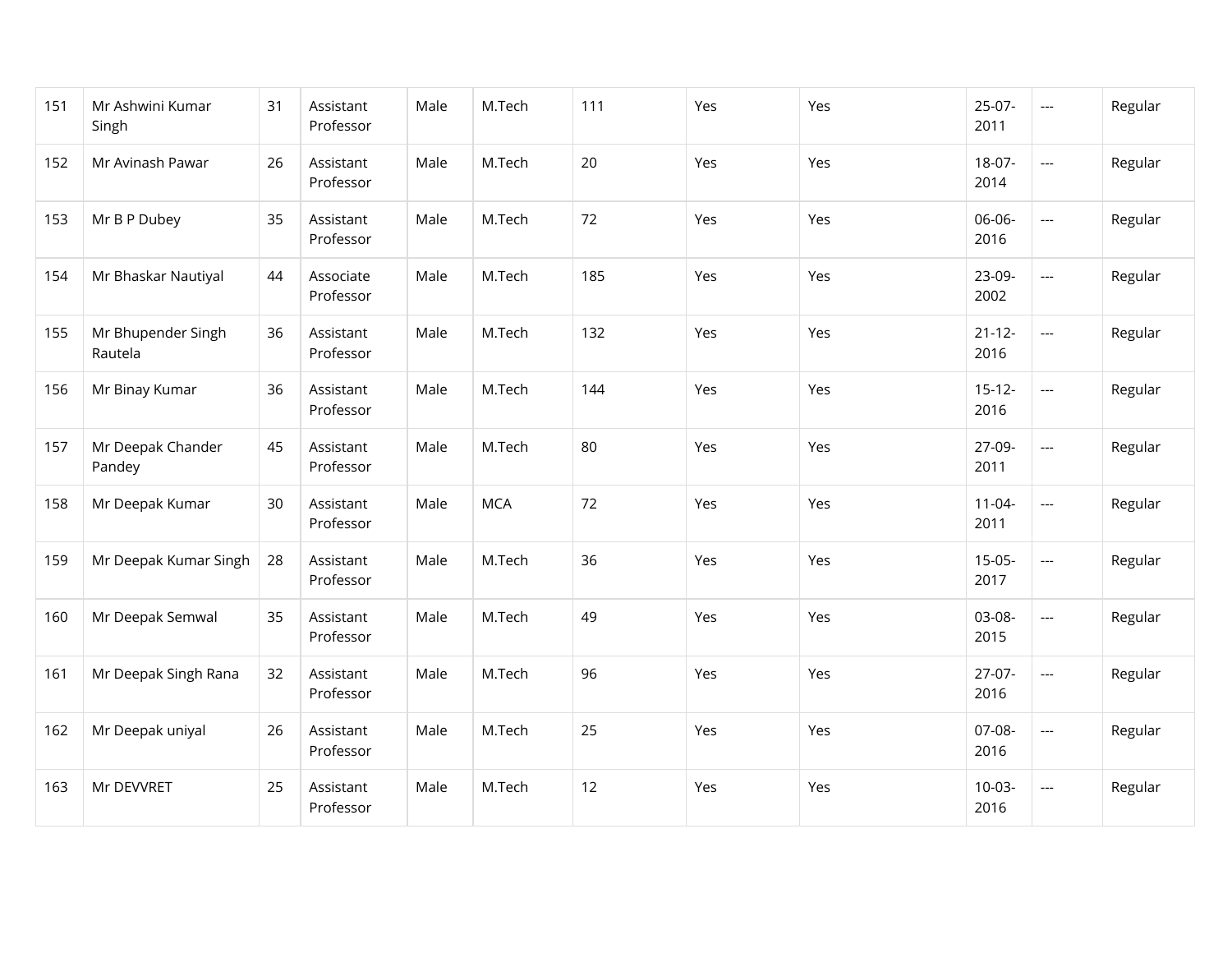| 164 | Mr Dibyahash Bordoloi         | 41 | Associate<br>Professor | Male | M.Tech        | 188 | Yes | Yes | 07-08-<br>2008      | $\hspace{0.05cm} \ldots$ | Regular |
|-----|-------------------------------|----|------------------------|------|---------------|-----|-----|-----|---------------------|--------------------------|---------|
| 165 | Mr Durgeshwar Pratap<br>Singh | 26 | Other                  | Male | <b>B.Tech</b> | 24  | Yes | Yes | $24 - 10 -$<br>2015 | $\overline{\phantom{a}}$ | Regular |
| 166 | Mr Faraz Ahmad                | 26 | Assistant<br>Professor | Male | M.Tech        | 24  | Yes | Yes | $07-01-$<br>2016    | $\overline{a}$           | Regular |
| 167 | Mr Gagan Bansal               | 25 | Assistant<br>Professor | Male | M.Tech        | 36  | Yes | Yes | 06-07-<br>2012      | ---                      | Regular |
| 168 | Mr Girjesh K Joshi            | 32 | Assistant<br>Professor | Male | M.S           | 61  | Yes | No  | $01-07-$<br>2016    | $14 - 10 -$<br>2017      | Regular |
| 169 | Mr Harish prasad              | 41 | Other                  | Male | MSc(IT)       | 144 | Yes | Yes | $12 - 12 -$<br>2016 | ---                      | Regular |
| 170 | Mr Hemant Singh               | 29 | Assistant<br>Professor | Male | M.Tech        | 75  | Yes | Yes | $01 - 06 -$<br>2010 | $\hspace{0.05cm} \ldots$ | Regular |
| 171 | Mr Hemant Singh<br>Pokhria    | 31 | Assistant<br>Professor | Male | M.Tech        | 99  | Yes | Yes | $03-02-$<br>2009    | $\overline{\phantom{a}}$ | Regular |
| 172 | Mr Himanshu Rai Goyal         | 33 | Assistant<br>Professor | Male | M.Tech        | 130 | Yes | Yes | $21 - 11 -$<br>2005 | $\overline{\phantom{a}}$ | Regular |
| 173 | Mr Jai Shankar Bhatt          | 41 | Assistant<br>Professor | Male | M.Tech        | 193 | Yes | Yes | 14-08-<br>2006      | $\overline{\phantom{a}}$ | Regular |
| 174 | Mr Janmejay Pant              | 30 | Assistant<br>Professor | Male | M.Tech        | 108 | Yes | Yes | $03 - 11 -$<br>2008 | ---                      | Regular |
| 175 | Mr Kamla Kant Pandey          | 29 | Other                  | Male | M.Sc.         | 72  | Yes | Yes | $07-12-$<br>2016    | ---                      | Regular |
| 176 | Mr Kamlesh C Purohit          | 45 | Assistant<br>Professor | Male | M.Tech        | 273 | Yes | Yes | 07-09-<br>2005      | $\overline{\phantom{a}}$ | Regular |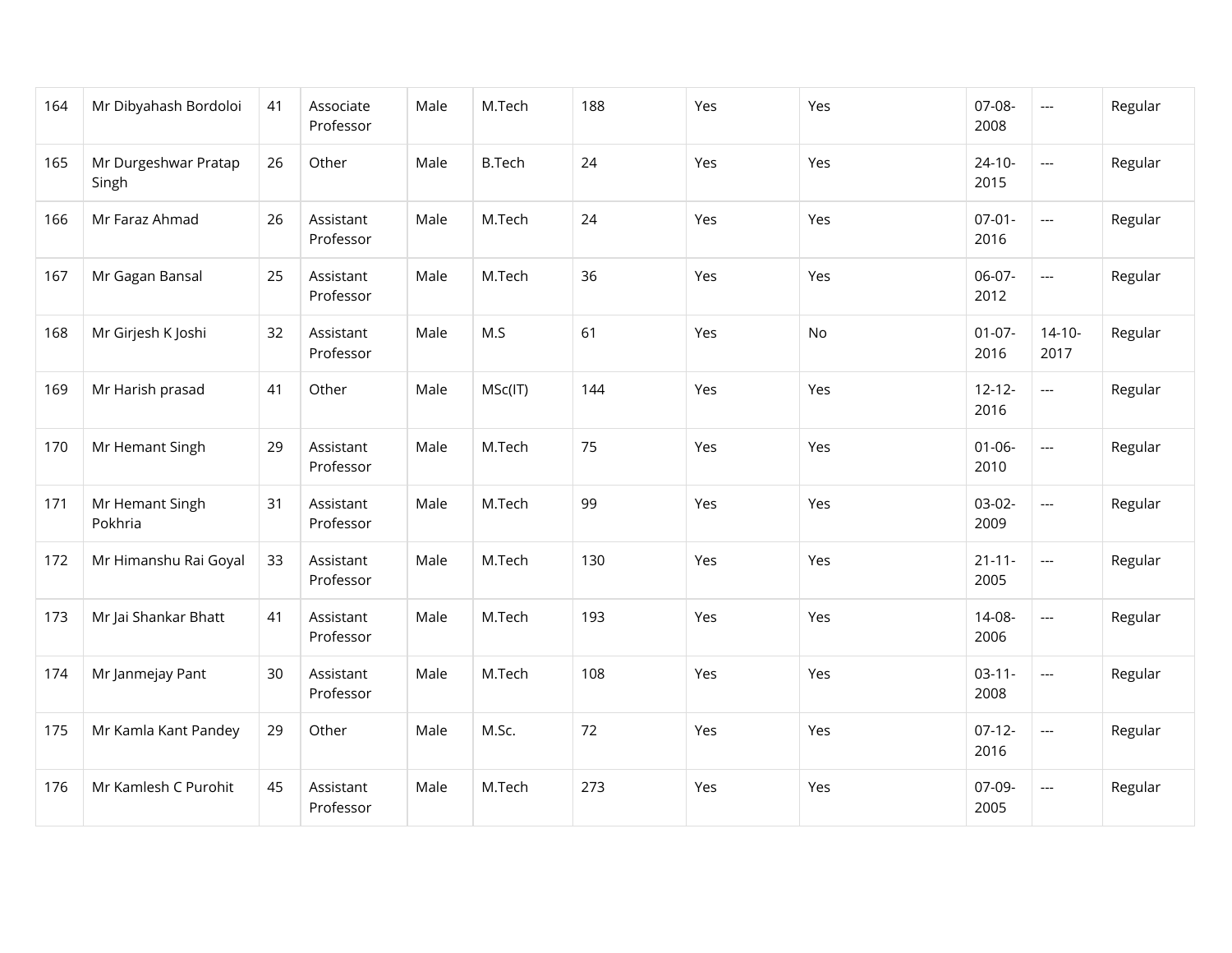| 177 | Mr Kamlesh Kukreti           | 25 | Assistant<br>Professor | Male | M.Tech     | 24  | Yes | Yes | $11 - 11 -$<br>2016 | $\hspace{0.05cm} \ldots$ | Regular |
|-----|------------------------------|----|------------------------|------|------------|-----|-----|-----|---------------------|--------------------------|---------|
| 178 | Mr Kaushal Kumar             | 29 | Assistant<br>Professor | Male | M.Tech     | 75  | Yes | Yes | $01-07-$<br>2010    | $\overline{\phantom{a}}$ | Regular |
| 179 | Mr Kireet Joshi              | 30 | Assistant<br>Professor | Male | M.Tech     | 78  | Yes | Yes | 13-09-<br>2010      | $\overline{\phantom{a}}$ | Regular |
| 180 | Mr Kulbhusan Bachetti        | 35 | Assistant<br>Professor | Male | <b>MCA</b> | 48  | Yes | Yes | 23-09-<br>2013      | $\overline{\phantom{a}}$ | Regular |
| 181 | Mr Kuljinder Singh<br>Bumrah | 32 | Assistant<br>Professor | Male | M.Tech     | 108 | Yes | Yes | $16-07-$<br>2016    | $\overline{\phantom{a}}$ | Regular |
| 182 | Mr Mahesh Manchanda          | 41 | Assistant<br>Professor | Male | M.Tech     | 71  | Yes | Yes | $11 - 11 -$<br>2013 | $\overline{\phantom{a}}$ | Regular |
| 183 | Mr Manish Deoli              | 24 | Assistant<br>Professor | Male | M.Tech     | 24  | Yes | Yes | 28-07-<br>2016      | $\cdots$                 | Regular |
| 184 | Mr Manish Kr Srivastav       | 35 | Assistant<br>Professor | Male | M.Tech     | 24  | Yes | Yes | $10-10-$<br>2015    | $\overline{\phantom{a}}$ | Regular |
| 185 | Mr Manish Mahajan            | 45 | Associate<br>Professor | Male | M.Tech     | 207 | Yes | Yes | $15-01-$<br>2014    | $\overline{a}$           | Regular |
| 186 | Mr Manish Sharma             | 39 | Associate<br>Professor | Male | M.Tech     | 129 | Yes | Yes | $01 - 01 -$<br>2009 | $\overline{\phantom{a}}$ | Regular |
| 187 | Mr Manoj Gwalwanshi          | 31 | Assistant<br>Professor | Male | M.Tech     | 40  | Yes | Yes | $15-07-$<br>2013    | $\overline{\phantom{a}}$ | Regular |
| 188 | Mr Manoj Kumar<br>Thakur     | 32 | Assistant<br>Professor | Male | M.Tech     | 96  | Yes | Yes | 02-08-<br>2008      | $\overline{\phantom{a}}$ | Regular |
| 189 | Mr Mayank Chaturvedi         | 30 | Assistant<br>Professor | Male | M.Tech     | 88  | Yes | Yes | $17-10-$<br>2011    | $\overline{\phantom{a}}$ | Regular |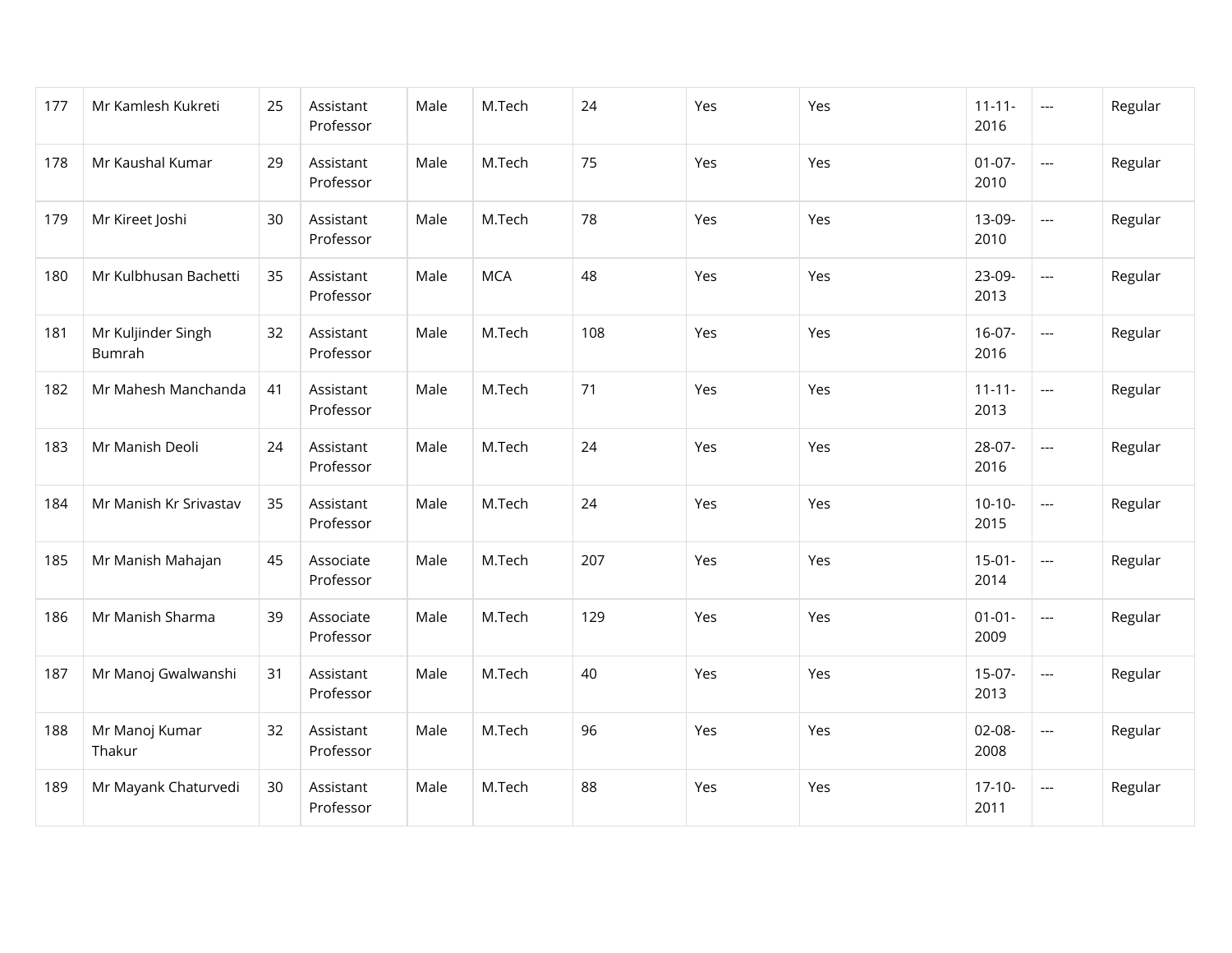| 190 | Mr Munendra Singh     | 31 | Assistant<br>Professor | Male | M.Tech        | 50  | Yes | Yes | 18-08-<br>2012      | $\overline{\phantom{a}}$ | Regular |
|-----|-----------------------|----|------------------------|------|---------------|-----|-----|-----|---------------------|--------------------------|---------|
| 191 | Mr Narayan Chaturvedi | 33 | Assistant<br>Professor | Male | M.Tech        | 120 | Yes | Yes | 05-09-<br>2006      | $\overline{\phantom{a}}$ | Regular |
| 192 | Mr Naveen Garg        | 54 | Associate<br>Professor | Male | M.Tech        | 72  | Yes | Yes | $01 - 08 -$<br>2003 | $\overline{\phantom{a}}$ | Regular |
| 193 | Mr Neeraj Sengar      | 29 | Assistant<br>Professor | Male | M.Tech        | 83  | Yes | Yes | 06-07-<br>2015      | $\overline{\phantom{a}}$ | Regular |
| 194 | Mr Nikesh Joshi       | 21 | Other                  | Male | <b>B.Tech</b> | 8   | No  | Yes | $21 - 04 -$<br>2017 | $\overline{\phantom{a}}$ | Regular |
| 195 | Mr Nitin Kumar KC     | 30 | Assistant<br>Professor | Male | M.Tech        | 67  | Yes | Yes | 28-06-<br>2012      | $\overline{a}$           | Regular |
| 196 | Mr Nitin Mishra       | 37 | Assistant<br>Professor | Male | M.Tech        | 86  | Yes | Yes | $01-07-$<br>2013    | $\overline{\phantom{a}}$ | Regular |
| 197 | Mr Nitin Sundriyal    | 31 | Assistant<br>Professor | Male | M.Tech        | 97  | Yes | Yes | $01 - 08 -$<br>2009 | $\overline{\phantom{a}}$ | Regular |
| 198 | Mr Noor Mohd          | 35 | Assistant<br>Professor | Male | M.Tech        | 119 | Yes | Yes | $25-07-$<br>2006    | $\overline{\phantom{a}}$ | Regular |
| 199 | Mr Om Prakash Verma   | 32 | Assistant<br>Professor | Male | M.Tech        | 56  | Yes | Yes | 09-07-<br>2012      | $\overline{a}$           | Regular |
| 200 | Mr Pankaj Aswal       | 39 | Associate<br>Professor | Male | <b>MBA</b>    | 132 | Yes | Yes | 08-09-<br>2005      | $\overline{\phantom{a}}$ | Regular |
| 201 | Mr Paritosh Mishra    | 28 | Assistant<br>Professor | Male | M.Tech        | 40  | Yes | Yes | $01-07-$<br>2013    | $\overline{\phantom{a}}$ | Regular |
| 202 | Mr Parvesh Saini      | 35 | Assistant<br>Professor | Male | M.E.          | 125 | Yes | Yes | $13-05-$<br>2011    | $\overline{\phantom{a}}$ | Regular |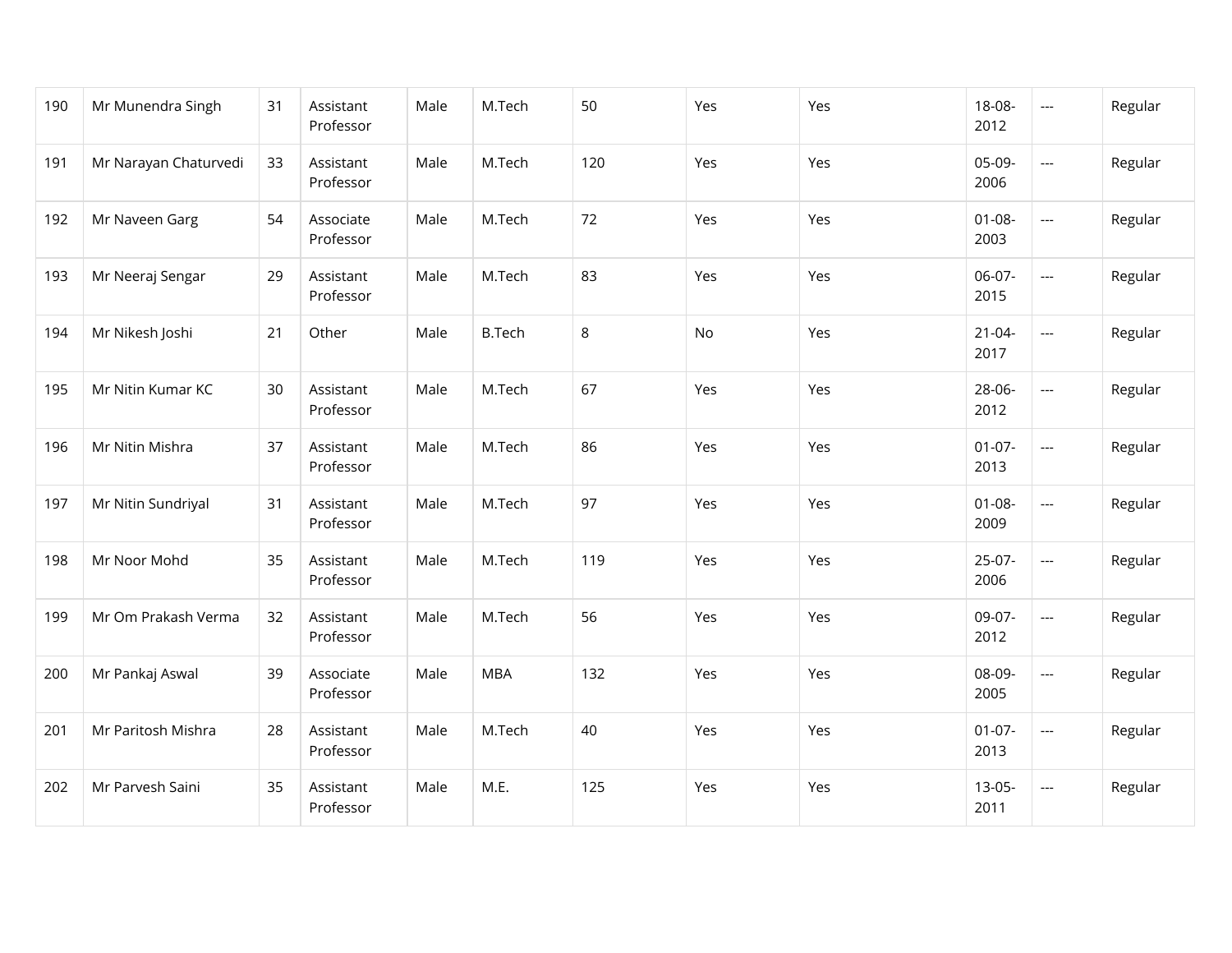| 203 | Mr Pawan Negi                 | 39 | Other                  | Male | <b>B.Tech</b> | 60  | Yes | Yes | $06-12-$<br>2016    | $\overline{\phantom{a}}$ | Regular  |
|-----|-------------------------------|----|------------------------|------|---------------|-----|-----|-----|---------------------|--------------------------|----------|
| 204 | Mr Piyush Bagla               | 26 | Assistant<br>Professor | Male | M.Tech        | 24  | Yes | Yes | 29-06-<br>2016      | $\overline{a}$           | Regular  |
| 205 | Mr Prabhjot Singh             | 26 | Assistant<br>Professor | Male | M.Tech        | 24  | Yes | Yes | $30-12-$<br>2016    | $\overline{a}$           | Regular  |
| 206 | Mr Pranav Kumar<br>Srivastava | 36 | Assistant<br>Professor | Male | M.Tech        | 138 | Yes | Yes | $20 - 11 -$<br>2005 | $\overline{\phantom{a}}$ | Regular  |
| 207 | Mr Prateek Negi               | 26 | Assistant<br>Professor | Male | M.Tech        | 37  | Yes | Yes | 09-07-<br>2015      | $\overline{a}$           | Regular  |
| 208 | Mr Priyank Pandey             | 27 | Assistant<br>Professor | Male | M.Tech        | 24  | Yes | Yes | $31-07-$<br>2017    | $\overline{a}$           | Regular  |
| 209 | Mr Puneet Manocha             | 42 | Assistant<br>Professor | Male | M.Tech        | 150 | Yes | Yes | $17 - 11 -$<br>2003 | $\overline{a}$           | Regular  |
| 210 | Mr Punit Gupta                | 46 | Associate<br>Professor | Male | M.Sc.         | 74  | Yes | Yes | $11 - 08 -$<br>2011 | $\overline{a}$           | Regular  |
| 211 | Mr Purushottam Das            | 28 | Assistant<br>Professor | Male | M.Tech        | 48  | Yes | Yes | $13-07-$<br>2016    | $\overline{a}$           | Regular  |
| 212 | Mr R L Mendiratta             | 73 | Professor              | Male | M.Tech        | 570 | Yes | Yes | $18 - 10 -$<br>2004 | $\overline{a}$           | Visiting |
| 213 | Mr Rahul Arora                | 33 | Assistant<br>Professor | Male | <b>MCA</b>    | 96  | Yes | Yes | $20 - 05 -$<br>2008 | ---                      | Regular  |
| 214 | Mr Raj Kumar Kapooria         | 44 | Assistant<br>Professor | Male | M.E.          | 96  | Yes | No  | 27-09-<br>2010      | 09-08-<br>2016           | Regular  |
| 215 | Mr Rajeev Singh Bisht         | 29 | Assistant<br>Professor | Male | MSc(IT)       | 10  | No  | Yes | $13-02-$<br>2017    | $\overline{a}$           | Regular  |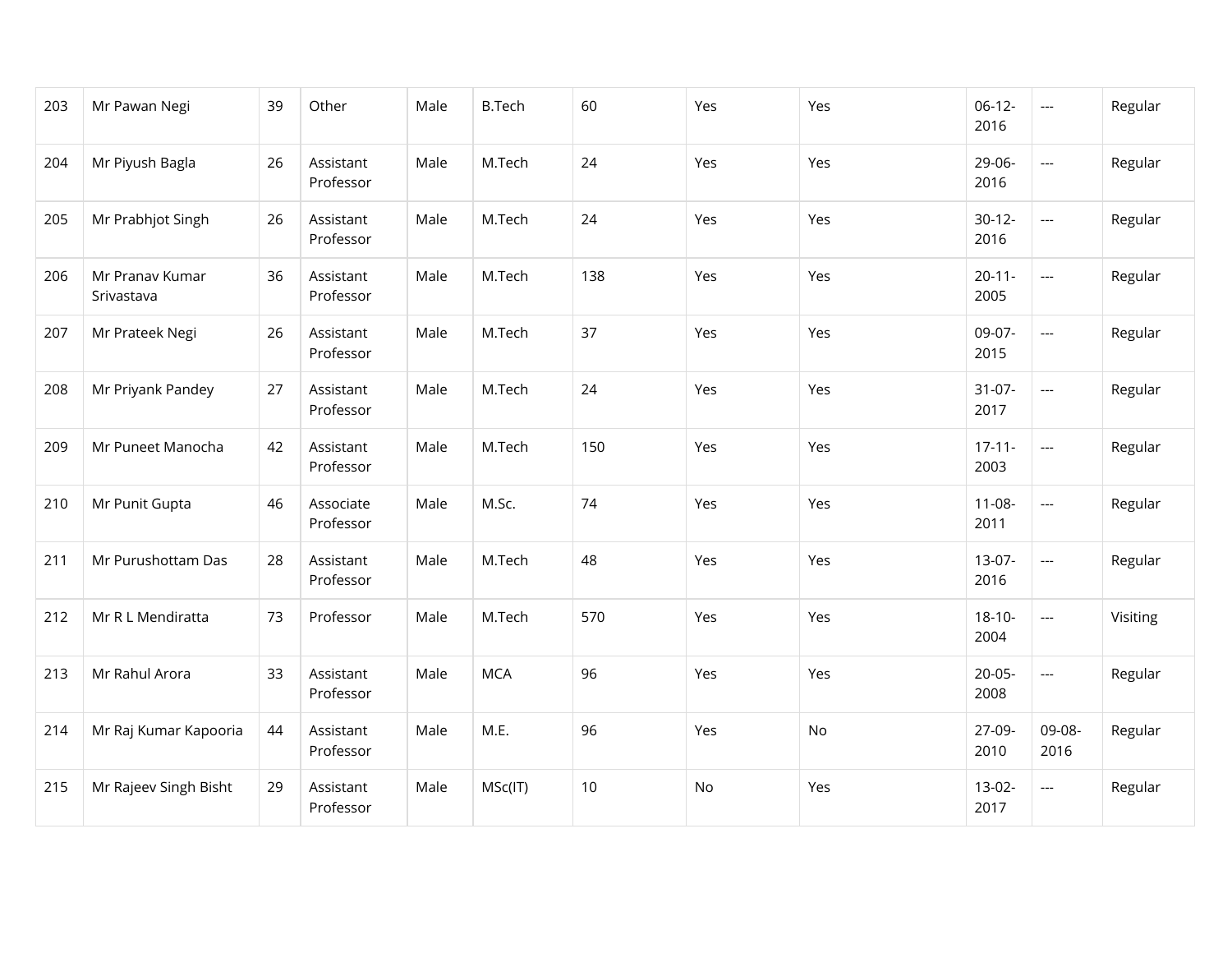| 216 | Mr Rajendra Singh Bisht   | 30 | Assistant<br>Professor | Male | M.Tech     | 48  | Yes | Yes | $11-07-$<br>2016    | $\hspace{0.05cm} \ldots$ | Regular |
|-----|---------------------------|----|------------------------|------|------------|-----|-----|-----|---------------------|--------------------------|---------|
| 217 | Mr Rajesh Prasad<br>Verma | 38 | Assistant<br>Professor | Male | M.Tech     | 97  | Yes | Yes | $01 - 10 -$<br>2010 | $\scriptstyle \cdots$    | Regular |
| 218 | Mr Ramesh Singh Rawat     | 40 | Assistant<br>Professor | Male | M.Tech     | 169 | Yes | Yes | 06-08-<br>2007      | $\overline{a}$           | Regular |
| 219 | Mr Ranu Prakash<br>Sharma | 29 | Assistant<br>Professor | Male | <b>MCA</b> | 108 | Yes | Yes | $03-11-$<br>2008    | $\overline{\phantom{a}}$ | Regular |
| 220 | Mr Ravi Shankar           | 29 | Assistant<br>Professor | Male | M.Tech     | 62  | Yes | Yes | $01-07-$<br>2013    | $\overline{\phantom{a}}$ | Regular |
| 221 | Mr Rudraksh Garg          | 37 | Assistant<br>Professor | Male | M.S        | 120 | Yes | No  | $01-07-$<br>2016    | $26 - 05 -$<br>2017      | Regular |
| 222 | Mr S K Govil              | 69 | Professor              | Male | M.E.       | 542 | Yes | Yes | 19-07-<br>2010      | $\cdots$                 | Regular |
| 223 | Mr Sanjeev Gaba           | 42 | Assistant<br>Professor | Male | M.Tech     | 157 | Yes | No  | $01 - 08 -$<br>2011 | 16-09-<br>2016           | Regular |
| 224 | Mr Sanjeev Kukreti        | 40 | Assistant<br>Professor | Male | M.Tech     | 204 | Yes | Yes | 06-09-<br>2004      | $\overline{a}$           | Regular |
| 225 | Mr Sanjeev kumar          | 40 | Assistant<br>Professor | Male | M.Tech     | 184 | Yes | Yes | $04 - 10 -$<br>2006 | $\overline{a}$           | Regular |
| 226 | Mr Shambhu Prasad<br>Sah  | 32 | Assistant<br>Professor | Male | M.Tech     | 96  | Yes | Yes | 29-07-<br>2016      | $\overline{\phantom{a}}$ | Regular |
| 227 | Mr Sharada Prasad         | 49 | Assistant<br>Professor | Male | M.Tech     | 337 | Yes | Yes | $10-07-$<br>2016    | $\overline{\phantom{a}}$ | Regular |
| 228 | Mr Shashank Pathak        | 24 | Assistant<br>Professor | Male | <b>MCA</b> | 12  | Yes | Yes | $04-05-$<br>2017    | $\overline{a}$           | Regular |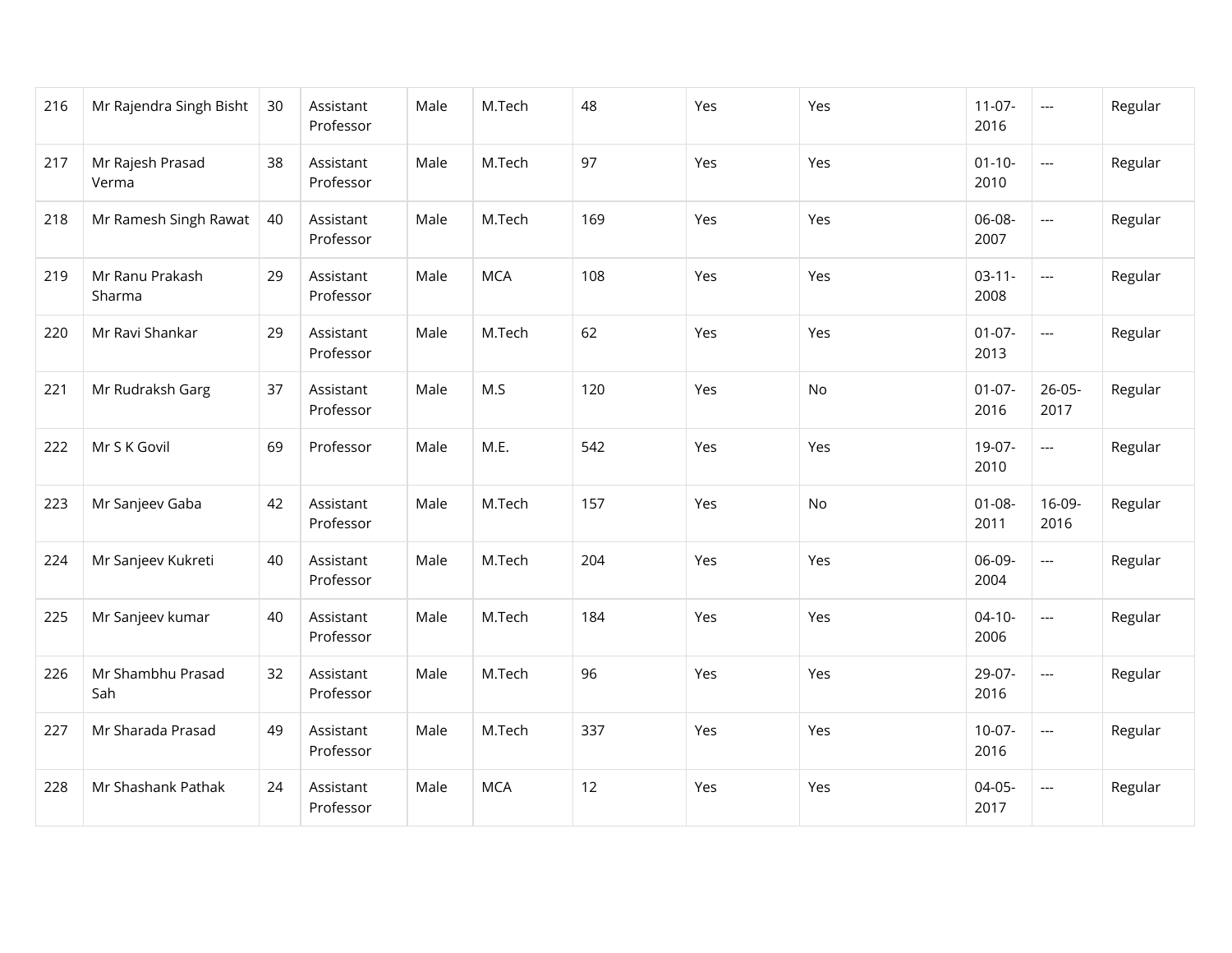| 229 | Mr Shashi Kumar<br>Sharma        | 31 | Assistant<br>Professor | Male | M.Tech | 48  | Yes | Yes | $20-07-$<br>2016    | $\hspace{0.05cm} \ldots$ | Regular |
|-----|----------------------------------|----|------------------------|------|--------|-----|-----|-----|---------------------|--------------------------|---------|
| 230 | Mr Shiv Ashish<br>Dhondiyal      | 26 | Assistant<br>Professor | Male | M.Tech | 12  | Yes | Yes | $21-07-$<br>2017    | $\scriptstyle \cdots$    | Regular |
| 231 | Mr Shiv Kumar                    | 27 | Assistant<br>Professor | Male | M.Tech | 25  | Yes | No  | $07-07-$<br>2015    | 16-06-<br>2017           | Regular |
| 232 | Mr SHUBHAM NEGI                  | 25 | Other                  | Male | M.Tech | 24  | Yes | Yes | 18-08-<br>2015      | $\overline{\phantom{a}}$ | Regular |
| 233 | Mr Siddharth<br>Mehndiratta      | 29 | Assistant<br>Professor | Male | M.Tech | 36  | Yes | Yes | $01 - 08 -$<br>2017 | $\overline{\phantom{a}}$ | Regular |
| 234 | Mr Somil Kumar Gupta             | 28 | Assistant<br>Professor | Male | M.Tech | 48  | Yes | Yes | $18-07-$<br>2016    | $\overline{\phantom{a}}$ | Regular |
| 235 | Mr Subhash Chandra<br>Yadav      | 42 | Assistant<br>Professor | Male | M.Tech | 146 | Yes | Yes | 27-08-<br>2007      | $\hspace{0.05cm} \ldots$ | Regular |
| 236 | Mr Sumit Pundir                  | 33 | Assistant<br>Professor | Male | M.Tech | 134 | Yes | Yes | $01-07-$<br>2007    | $\overline{a}$           | Regular |
| 237 | Mr Sumit Tripathi                | 31 | Assistant<br>Professor | Male | M.Tech | 97  | Yes | Yes | 18-08-<br>2008      | $\overline{a}$           | Regular |
| 238 | Mr Tejpal Singh                  | 31 | Assistant<br>Professor | Male | M.Sc.  | 96  | Yes | Yes | 24-02-<br>2009      | $\overline{a}$           | Regular |
| 239 | Mr Tushar Gupta                  | 26 | Assistant<br>Professor | Male | M.Tech | 36  | Yes | Yes | $15-07-$<br>2013    | ---                      | Regular |
| 240 | Mr Upendra Aswal                 | 41 | Associate<br>Professor | Male | M.Tech | 176 | Yes | Yes | $10-02-$<br>2005    | $\overline{\phantom{a}}$ | Regular |
| 241 | Mr Upendra Mohan<br><b>Bhatt</b> | 32 | Assistant<br>Professor | Male | M.Tech | 122 | Yes | Yes | 24-07-<br>2007      | $\overline{a}$           | Regular |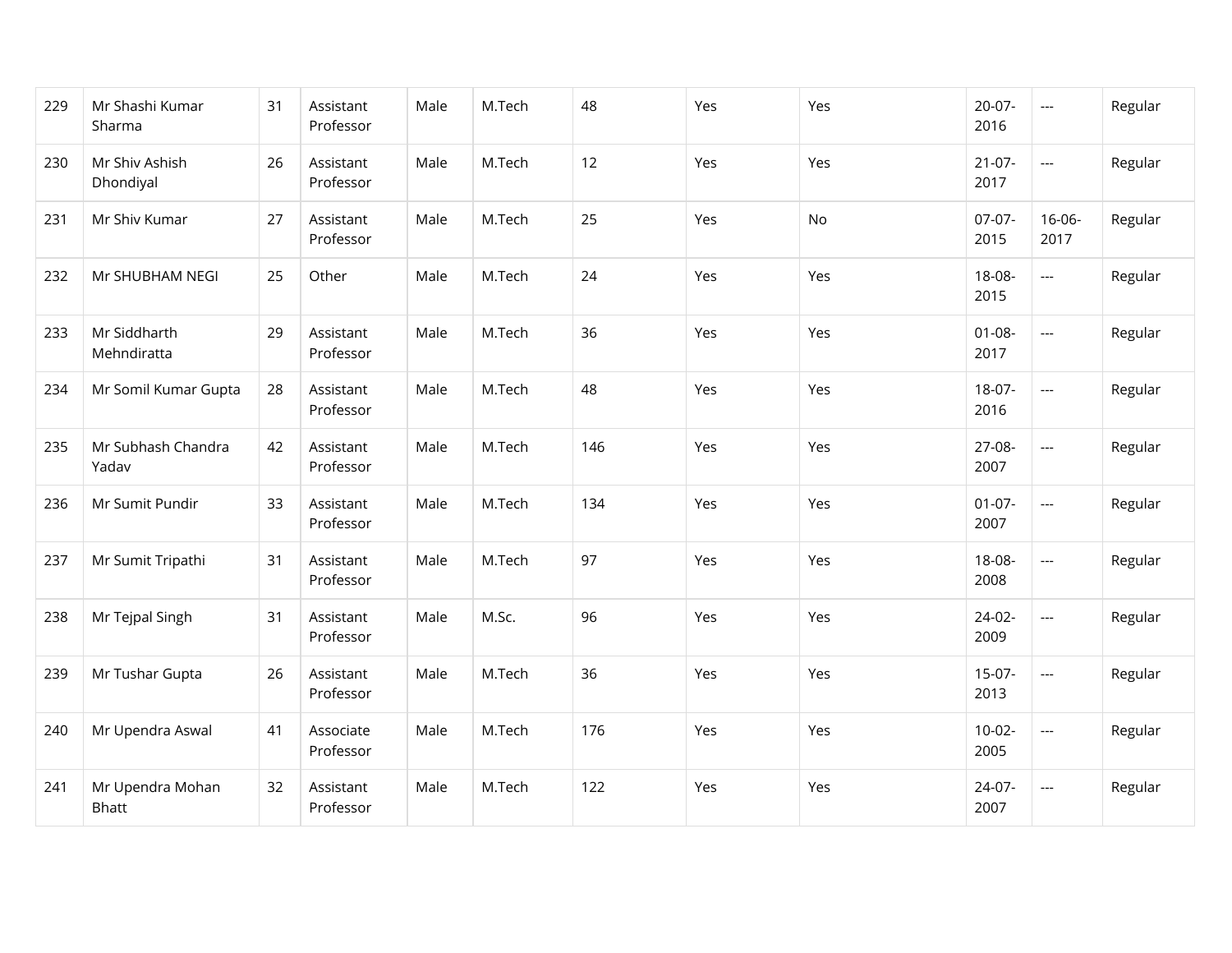| 242 | Mr VIDIT KUMAR            | 26 | Other                  | Male   | M.Tech        | 24  | Yes | Yes | 18-08-<br>2015      | $\hspace{0.05cm} \ldots$ | Regular |
|-----|---------------------------|----|------------------------|--------|---------------|-----|-----|-----|---------------------|--------------------------|---------|
| 243 | Mr Vijay Singh            | 34 | Assistant<br>Professor | Male   | M.Tech        | 90  | Yes | Yes | $12-03-$<br>2010    | $\overline{\phantom{a}}$ | Regular |
| 244 | Mr Vikas Tripathi         | 32 | Assistant<br>Professor | Male   | M.Tech        | 84  | Yes | Yes | $16 - 01 -$<br>2012 | $\overline{\phantom{a}}$ | Regular |
| 245 | Mr Vikash Rathi           | 34 | Assistant<br>Professor | Male   | M.Tech        | 80  | Yes | Yes | 03-02-<br>2009      | $\overline{\phantom{a}}$ | Regular |
| 246 | Mr Vikram Soni            | 37 | Other                  | Male   | <b>B.Tech</b> | 132 | Yes | Yes | $24-01-$<br>2006    | $\overline{\phantom{a}}$ | Regular |
| 247 | Mr Vivek Dimri            | 31 | Assistant<br>Professor | Male   | M.Tech        | 24  | Yes | Yes | $11-07-$<br>2016    | $\overline{\phantom{a}}$ | Regular |
| 248 | Mr Yesh Pal Kumar         | 70 | Professor              | Male   | M.Tech        | 384 | Yes | Yes | $01-07-$<br>2013    | $\scriptstyle\cdots$     | Regular |
| 249 | Mr Yogesh Kumar<br>Sharma | 28 | Assistant<br>Professor | Male   | M.Tech        | 24  | Yes | Yes | $02 - 01 -$<br>2016 | $\overline{\phantom{a}}$ | Regular |
| 250 | Mr Zafar Sarif            | 27 | Assistant<br>Professor | Male   | M.Tech        | 24  | Yes | Yes | $27-07-$<br>2016    | $\overline{\phantom{a}}$ | Regular |
| 251 | Mrs Gitanjali Chandwani   | 35 | Assistant<br>Professor | Female | M.Tech        | 151 | Yes | Yes | $01 - 02 -$<br>2004 | $\overline{\phantom{a}}$ | Regular |
| 252 | Mrs Priya Matta           | 37 | Assistant<br>Professor | Female | M.Tech        | 159 | Yes | Yes | 25-03-<br>2008      | $\hspace{0.05cm}\ldots$  | Regular |
| 253 | Mrs Shuchi Juyal          | 32 | Assistant<br>Professor | Female | M.Tech        | 87  | Yes | Yes | 24-06-<br>2009      | $\overline{\phantom{a}}$ | Regular |
| 254 | Ms Akanksha Kapurwan      | 25 | Assistant<br>Professor | Female | M.Tech        | 31  | Yes | Yes | $25-07-$<br>2015    | $\overline{\phantom{a}}$ | Regular |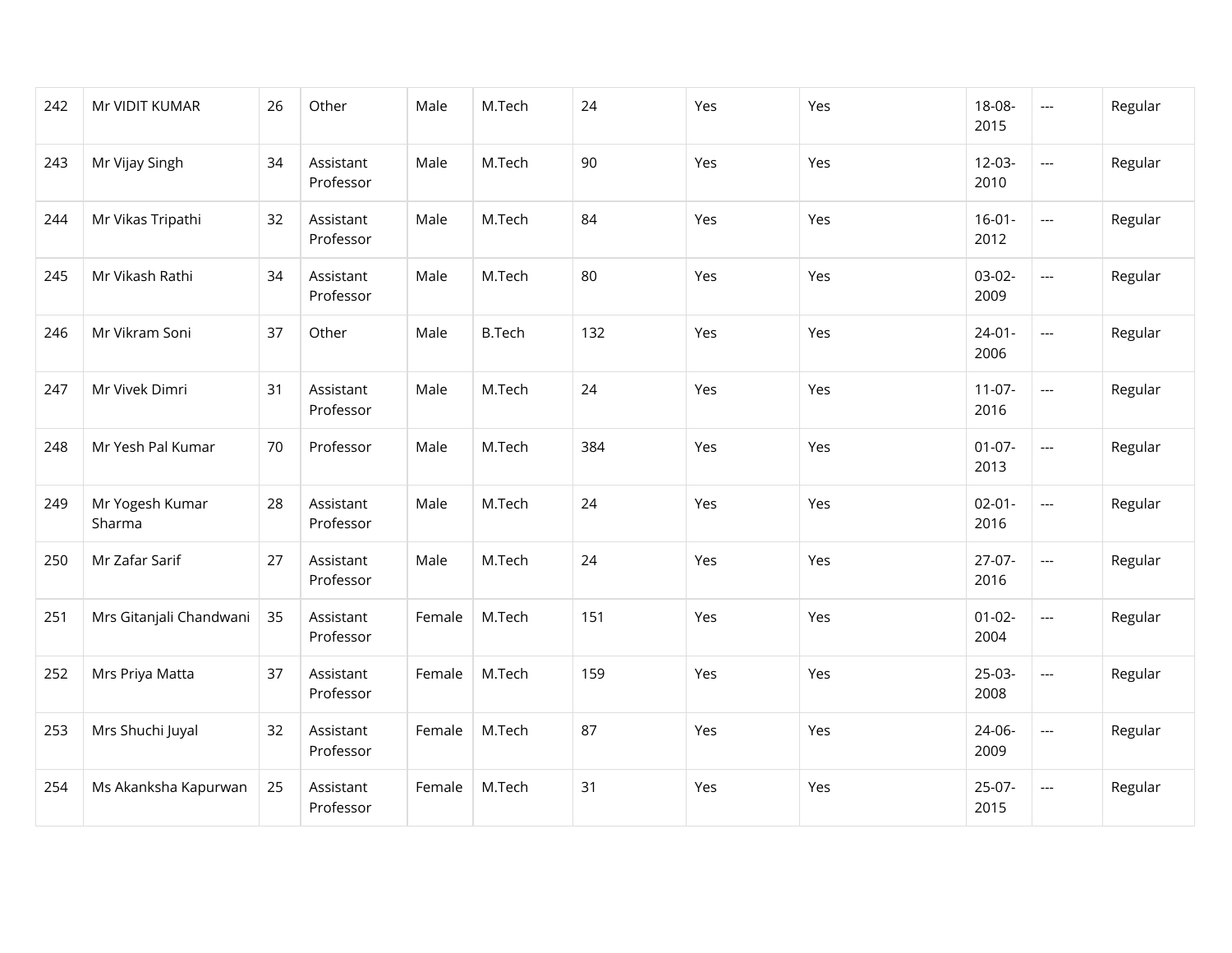| 255 | Ms Akansha Gupta     | 34 | Assistant<br>Professor | Female | M.Tech     | 72  | Yes | Yes | 22-04-<br>2017      | $\overline{\phantom{a}}$ | Regular |
|-----|----------------------|----|------------------------|--------|------------|-----|-----|-----|---------------------|--------------------------|---------|
| 256 | Ms Hemani            | 37 | Associate<br>Professor | Female | <b>MBA</b> | 78  | Yes | Yes | $15-04-$<br>2010    | $\overline{\phantom{a}}$ | Regular |
| 257 | Ms KALPANA RAUSA     | 28 | Assistant<br>Professor | Female | M.Tech     | 24  | Yes | Yes | 18-08-<br>2015      | $\overline{\phantom{a}}$ | Regular |
| 258 | Ms Komal Singh       | 25 | Assistant<br>Professor | Female | M.Tech     | 24  | Yes | Yes | $03-01-$<br>2017    | $\overline{\phantom{a}}$ | Regular |
| 259 | Ms MEDHA GUPTA       | 44 | Other                  | Female | M.Tech     | 84  | Yes | Yes | $11 - 08 -$<br>2014 | $\overline{\phantom{a}}$ | Regular |
| 260 | Ms Neha Garg         | 33 | Assistant<br>Professor | Female | M.Tech     | 134 | Yes | Yes | $16 - 12 -$<br>2005 | $\overline{\phantom{a}}$ | Regular |
| 261 | Ms Neha Goswami      | 32 | Assistant<br>Professor | Female | M.Tech     | 76  | Yes | No  | $02-07-$<br>2015    | $07-11-$<br>2016         | Regular |
| 262 | Ms Niharika Varshney | 27 | Assistant<br>Professor | Female | M.Tech     | 27  | Yes | Yes | $17-07-$<br>2013    | ---                      | Regular |
| 263 | Ms NIKITA RAWAT      | 26 | Other                  | Female | M.Tech     | 24  | Yes | Yes | 18-08-<br>2015      | $\overline{\phantom{a}}$ | Regular |
| 264 | Ms Parul Madan       | 31 | Assistant<br>Professor | Female | M.Tech     | 63  | Yes | Yes | 18-03-<br>2015      | $\overline{\phantom{a}}$ | Regular |
| 265 | Ms Preeti Mishra     | 28 | Assistant<br>Professor | Female | M.Tech     | 60  | Yes | Yes | $01-07-$<br>2017    | $\overline{\phantom{a}}$ | Regular |
| 266 | Ms Reeta Uniyal      | 33 | Assistant<br>Professor | Female | <b>MCA</b> | 120 | Yes | Yes | 06-06-<br>2007      | $\overline{\phantom{a}}$ | Regular |
| 267 | Ms Rekha Maithani    | 43 | Other                  | Female | M.Sc.      | 120 | Yes | Yes | $12 - 12 -$<br>2016 | $\overline{\phantom{a}}$ | Regular |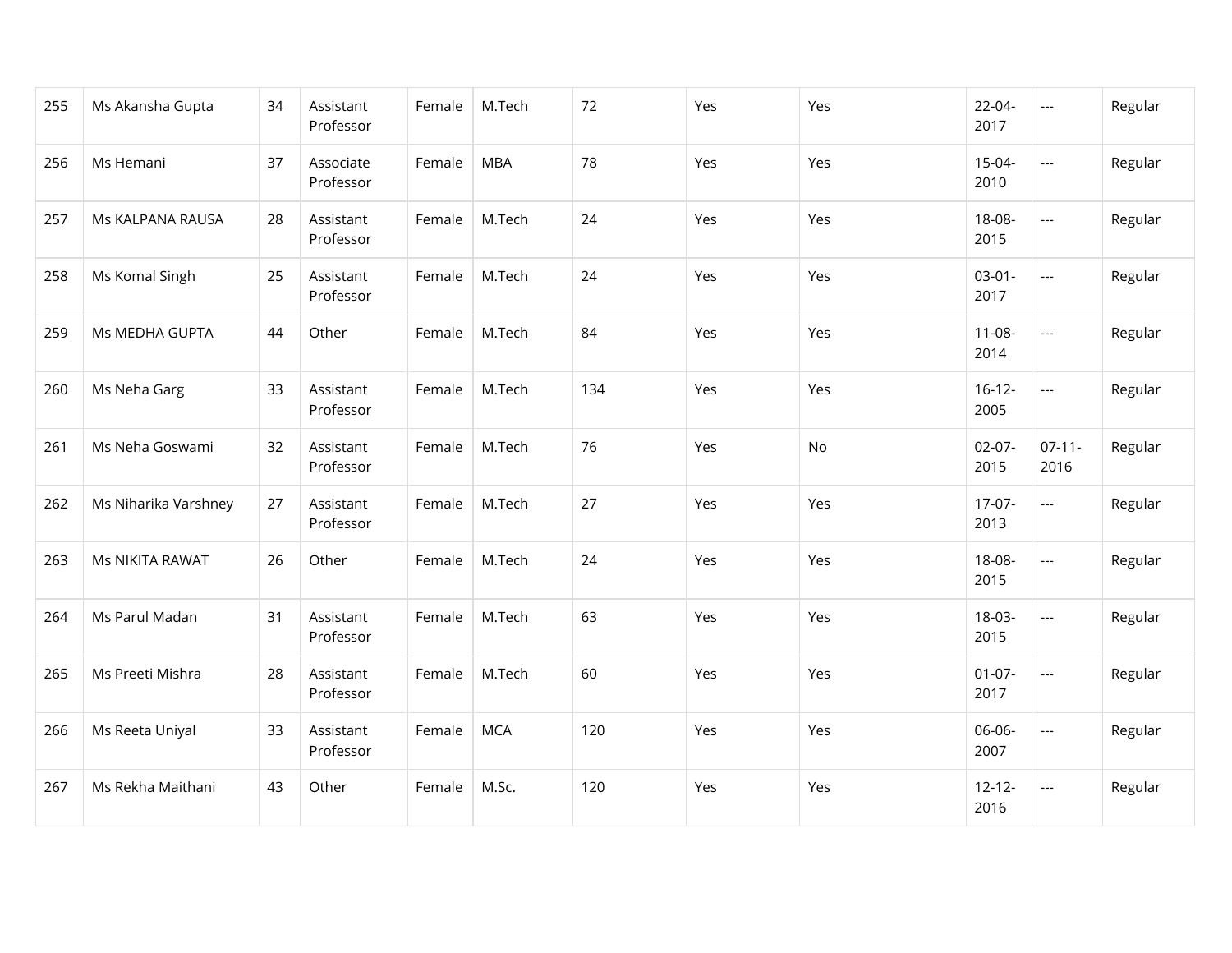| 268 | Ms Ruchira Rawat     | 34 | Assistant<br>Professor | Female | M.Tech        | 144 | Yes | Yes | 05-09-<br>2014      | $\overline{\phantom{a}}$ | Regular |
|-----|----------------------|----|------------------------|--------|---------------|-----|-----|-----|---------------------|--------------------------|---------|
| 269 | Ms Sakshi Gupta      | 32 | Assistant<br>Professor | Female | M.Tech        | 110 | Yes | Yes | $10-01 -$<br>2009   | $\overline{\phantom{a}}$ | Regular |
| 270 | Ms SHWETA GOYAL      | 29 | Other                  | Female | M.Tech        | 36  | Yes | Yes | $11 - 08 -$<br>2014 | $\overline{a}$           | Regular |
| 271 | Ms Silky Goel        | 24 | Assistant<br>Professor | Female | M.Tech        | 24  | Yes | Yes | $18-07-$<br>2016    | $\overline{\phantom{a}}$ | Regular |
| 272 | Ms Simranjeet Kaur   | 25 | Other                  | Female | <b>B.Tech</b> | 8   | No  | Yes | 19-04-<br>2017      | $\overline{a}$           | Regular |
| 273 | Ms Sonal Paliwal     | 25 | Assistant<br>Professor | Female | M.Tech        | 24  | Yes | Yes | $13-07-$<br>2016    | $\overline{a}$           | Regular |
| 274 | Ms Sonymol Koshy     | 48 | Assistant<br>Professor | Female | M.Tech        | 24  | Yes | Yes | 05-07-<br>2016      | $\overline{a}$           | Regular |
| 275 | Ms Sribidhya Mohanty | 33 | Assistant<br>Professor | Female | M.Tech        | 127 | Yes | Yes | $26-02-$<br>2007    | $\overline{a}$           | Regular |
| 276 | Ms Sujata Thakur     | 29 | Assistant<br>Professor | Female | M.Tech        | 56  | Yes | Yes | 29-06-<br>2016      | $\overline{a}$           | Regular |
| 277 | Ms Surbhi Uniyal     | 29 | Assistant<br>Professor | Female | M.Tech        | 85  | Yes | No  | 14-08-<br>2009      | 05-06-<br>2017           | Regular |
| 278 | Ms Suyashi Raiwani   | 32 | Assistant<br>Professor | Female | M.Tech        | 91  | Yes | No  | $03-02-$<br>2009    | $07-12-$<br>2016         | Regular |
| 279 | Ms Swati Devliyal    | 40 | Assistant<br>Professor | Female | M.Tech        | 96  | Yes | Yes | 15-06-<br>2009      | $\overline{\phantom{a}}$ | Regular |
| 280 | Ms Vandana Rawat     | 30 | Assistant<br>Professor | Female | M.Tech        | 12  | Yes | Yes | $15-05-$<br>2017    | $\overline{a}$           | Regular |